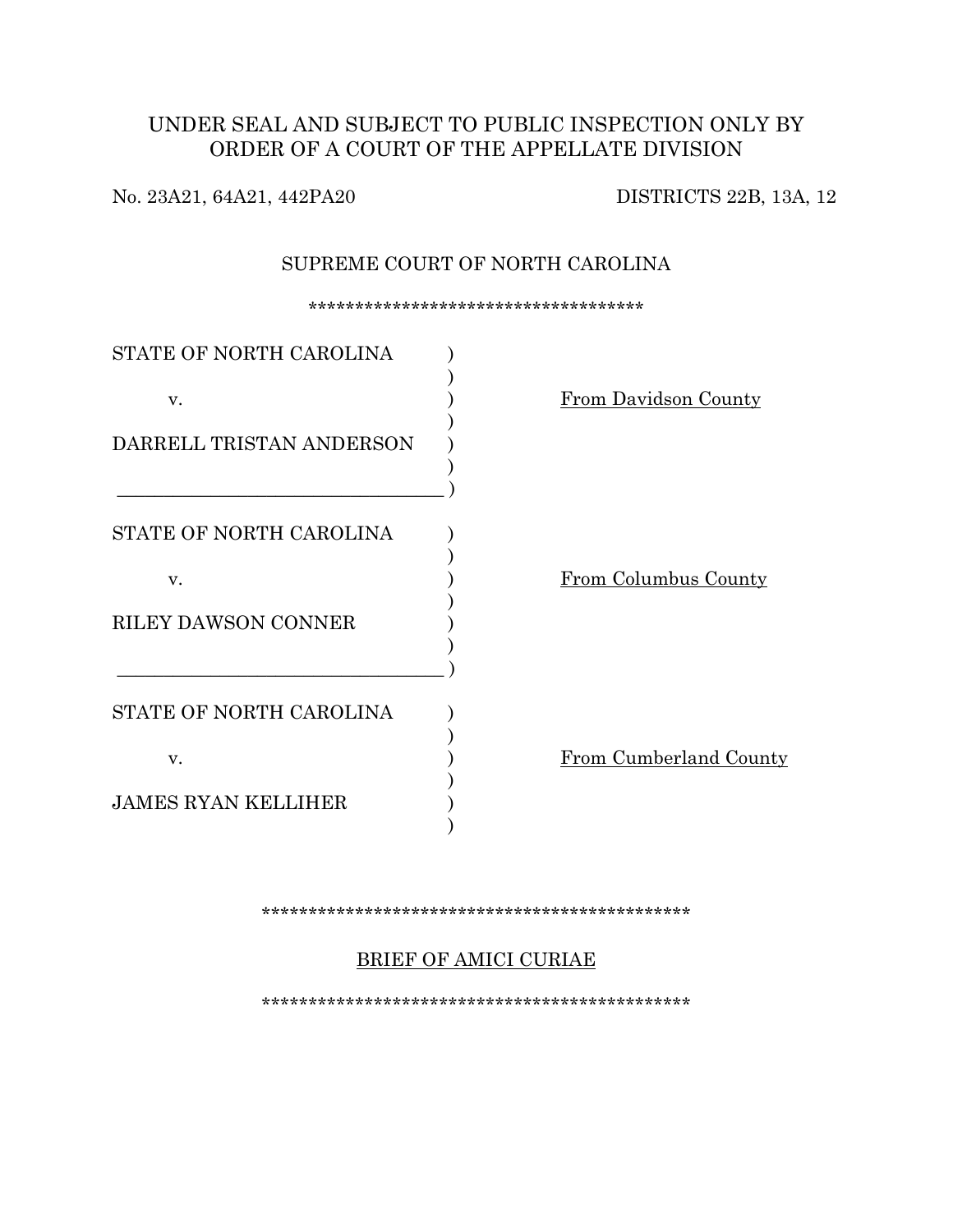# **INDEX**

| Ι. | The Well-Established Imperative to<br>Consider Current Brain Science in the<br>Context of Sentencing Children Must<br>Include Consideration of the Brain Science                                                  |  |
|----|-------------------------------------------------------------------------------------------------------------------------------------------------------------------------------------------------------------------|--|
| П. | Childhood Trauma Impairs Cognitive                                                                                                                                                                                |  |
|    | A. How Trauma Impairs a Child's                                                                                                                                                                                   |  |
|    | B. Cumulative Adverse Childhood<br>Experiences Impair Mental, Physical,                                                                                                                                           |  |
|    | $C$ .<br>D. Childhood Trauma and Adversity<br>Significantly Decrease Life                                                                                                                                         |  |
|    | III. Sentencing a Youth to More Than 25 Years<br>Without the Possibility of Parole Is<br>Inconsistent With Current Brain Science.<br>Would Exacerbate Existing Racial and<br>Socioeconomic Disparities, and Would |  |
|    | A. A Shorter Life Due to Childhood<br>Trauma May Convert a Sentence to De                                                                                                                                         |  |
|    | B. Some Children Are More Exposed to<br>Trauma and Are Less Able to Develop                                                                                                                                       |  |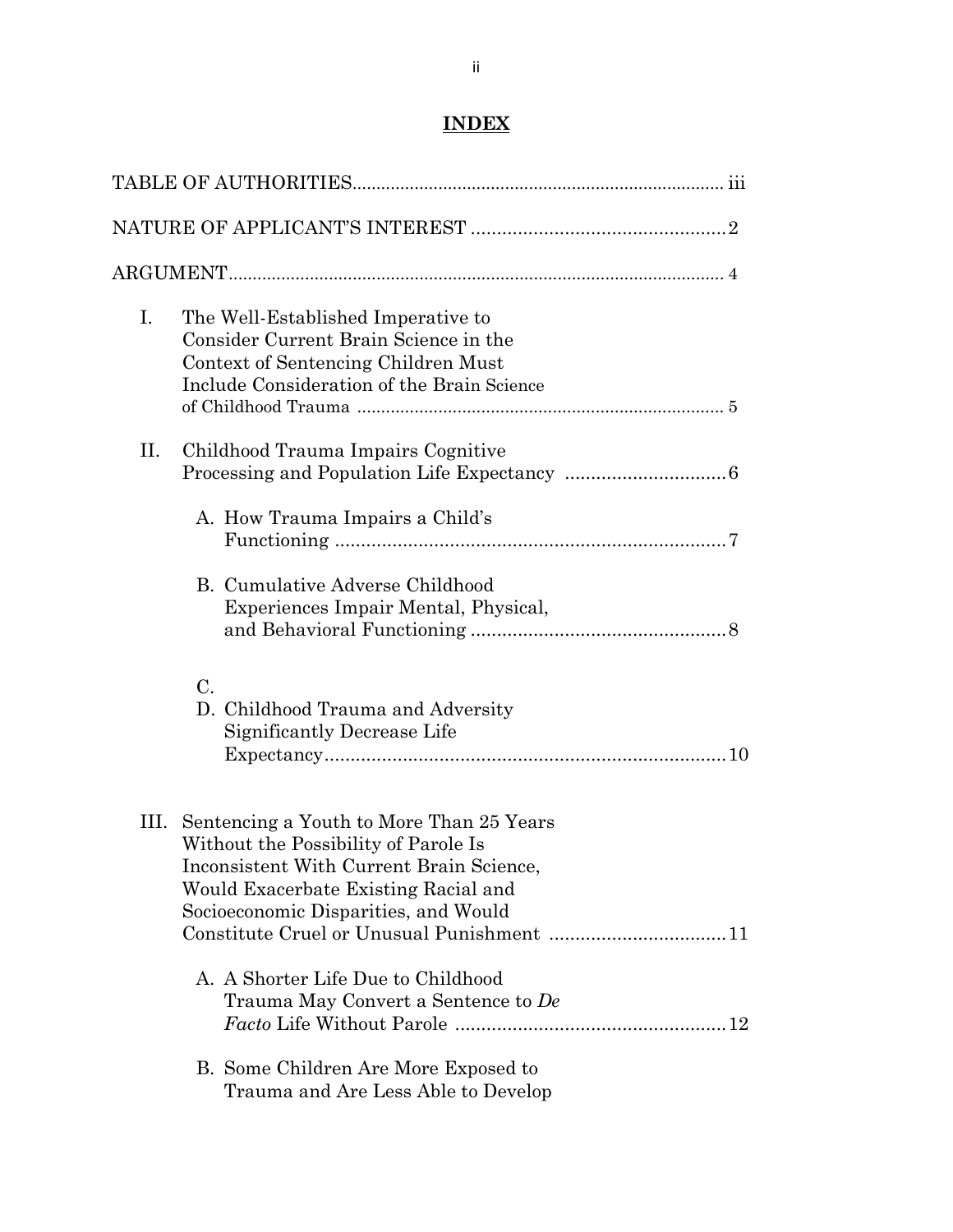| Resilience Based on Social and<br><b>Environmental Factors Beyond Their</b> |  |
|-----------------------------------------------------------------------------|--|
|                                                                             |  |
|                                                                             |  |
|                                                                             |  |
|                                                                             |  |

## **TABLE OF AUTHORITIES**

## **CASES**

| Graham v. Florida, |  |
|--------------------|--|
| Miller v. Alabama, |  |
| Roper v. Simmons,  |  |
| State v. Conner,   |  |
| State v. Young,    |  |
| Tisdale v. State,  |  |

## **STATUTES**

|--|--|

## **REGULATIONS**

|--|--|--|--|--|--|

## **OTHER AUTHORITIES**

Karen M. Abram, *et al*, *PTSD, Trauma, and Comorbid Psychiatric Disorders in Detained Youth,* June 2013 U.S. Dep't. of Justice, Office of Juvenile Justice and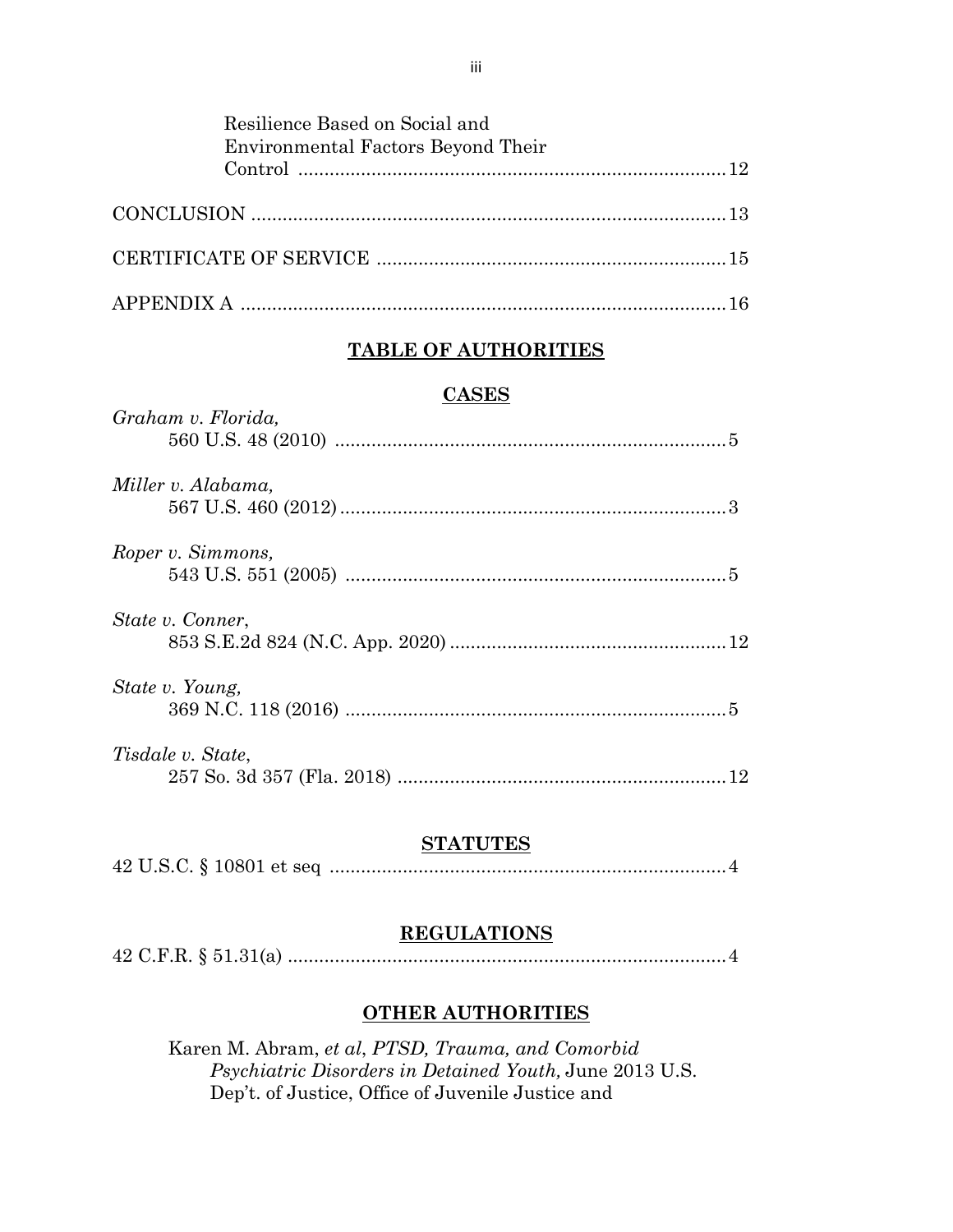| Delinquency Prevention, Juvenile Justice Bulletin                                                                                                                                                                                                                                                                                                                                                        |
|----------------------------------------------------------------------------------------------------------------------------------------------------------------------------------------------------------------------------------------------------------------------------------------------------------------------------------------------------------------------------------------------------------|
| About Child Trauma, National Child Traumatic Stress<br>Network (2018), https://www.nctsn.org/what-is-child-                                                                                                                                                                                                                                                                                              |
| Understanding Child Trauma (SMA-15-4923), U.S.<br>Department of Health and Human Services, Substance<br><b>Abuse and Mental Health Services</b><br>Administration (2015), https://www.samhsa.gov/sites/<br>default/files/programs_campaigns/nctsi/nctsi-                                                                                                                                                 |
| Helping Children and Adolescents Cope with Disasters and<br>Other Traumatic Events (NIH Publication No. 19-MH-<br>8066), U.S. Department of Health and Human Services,<br>National Institutes of Health, National Institute of<br>Mental Health (2020), https://www.nimh.nih.gov/health/<br>publications/helping-children-and-adolescents-cope-<br>with-disasters-and-other-traumatic-events/19-mh-8066- |
| Michael D. De Bellis, et al, Brain Structures in Pediatric<br>Maltreatment-Related Posttraumatic Stress Disorder: A<br>Socio-demographically Matched Study, 52 Biological                                                                                                                                                                                                                                |
| Frank W. Putnam, The Impact of Trauma on Child<br>Development, 57 Juvenile and Family Court Journal, 1-                                                                                                                                                                                                                                                                                                  |
| Dana M. Hagele, The Impact of Maltreatment on the<br>Developing Child, September/October Vol. 66 No. 5 NC                                                                                                                                                                                                                                                                                                |
| What is Child Traumatic Stress, National Child Traumatic<br>Stress Network (November 05, 2018),<br>https://www.samhsa.gov/sites/<br>default/files/programs_campaigns/<br>childrens_mental_health/what-is-child-traumatic-<br>$\textbf{stress.pdf}. \label{eq:stress} \begin{minipage}{0.9\linewidth} \normalsize \textbf{stress.pdf} \end{minipage}$                                                     |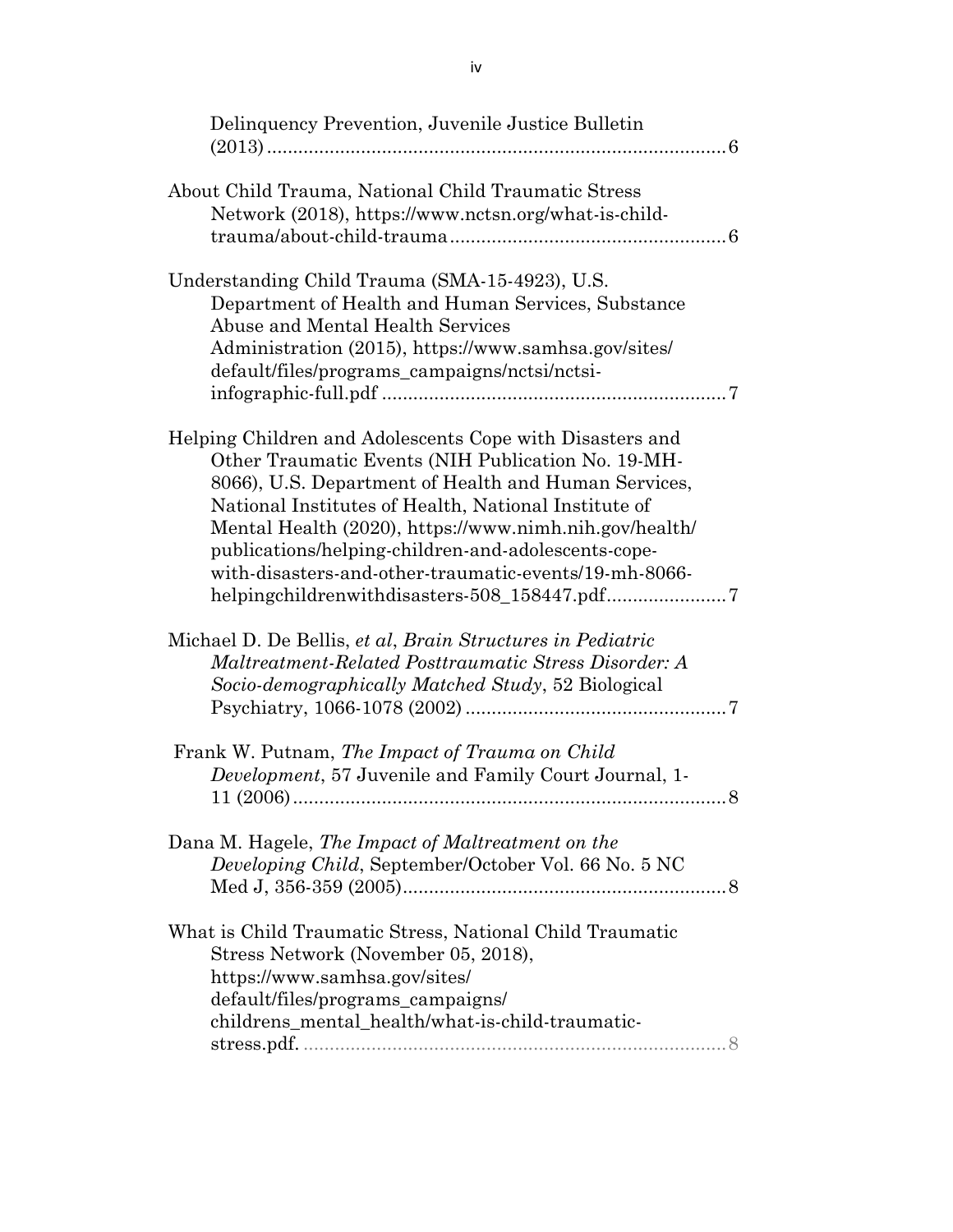| V.J. Felitti, et al, Relationship of childhood abuse and<br>household dysfunction to many of the leading causes of<br>death in adults: The Adverse Childhood Experiences<br>(ACE) Study, 14(4) American Journal of Preventive                                                                                                                                          |  |
|------------------------------------------------------------------------------------------------------------------------------------------------------------------------------------------------------------------------------------------------------------------------------------------------------------------------------------------------------------------------|--|
| About the Kaiser ACE Study, Centers for Disease Control<br>and Prevention (April 6, 2021)<br>https://www.cdc.gov/violenceprevention/aces/about.html  9                                                                                                                                                                                                                 |  |
| L. Amaya-Jackson, et al, Beyond the ACE Score: Perspectives<br>from the NCTSN on Child Trauma and Adversity<br>Screening and Impact. National Center for Child<br>Traumatic Stress (2021)<br>https://www.nctsn.org/sites/default/files/resources/specia<br>l-resource/beyond-the-ace-score-perspectives-from-the-<br>nctsn-on-child-tauma-and-adversity-screening-and- |  |
| Karen T. Putnam, et al, Synergistic childhood adversities and<br>complex adult psychopathology. 26(4) Journal of                                                                                                                                                                                                                                                       |  |
| Shannon M. Monnat, et al, Long Term Physical Health<br>Consequences of Adverse Childhood Experiences, Sep.                                                                                                                                                                                                                                                             |  |
| David W. Brown, et al, Adverse childhood experiences and the<br>risk of premature mortality, 37(5) Am J Prev Med., 389-                                                                                                                                                                                                                                                |  |
| Naja H. Rod, et al, Trajectories of childhood adversity and<br>mortality in early adulthood: a population-based cohort<br>study. Aug. 396(10249) Lancet, 489-497 (2020)11                                                                                                                                                                                              |  |
| Michelle Kelly-Irving, et al, Adverse childhood experiences<br>and premature all-cause mortality. Sep. 28(9) Eur J                                                                                                                                                                                                                                                     |  |
| Kathleen Wayland, Imagining Mitigation: The Importance of<br>Recognizing Trauma Throughout Capital Mitigation<br><i>Investigations and Presentations, 36 Hofstra L. Rev.</i>                                                                                                                                                                                           |  |
|                                                                                                                                                                                                                                                                                                                                                                        |  |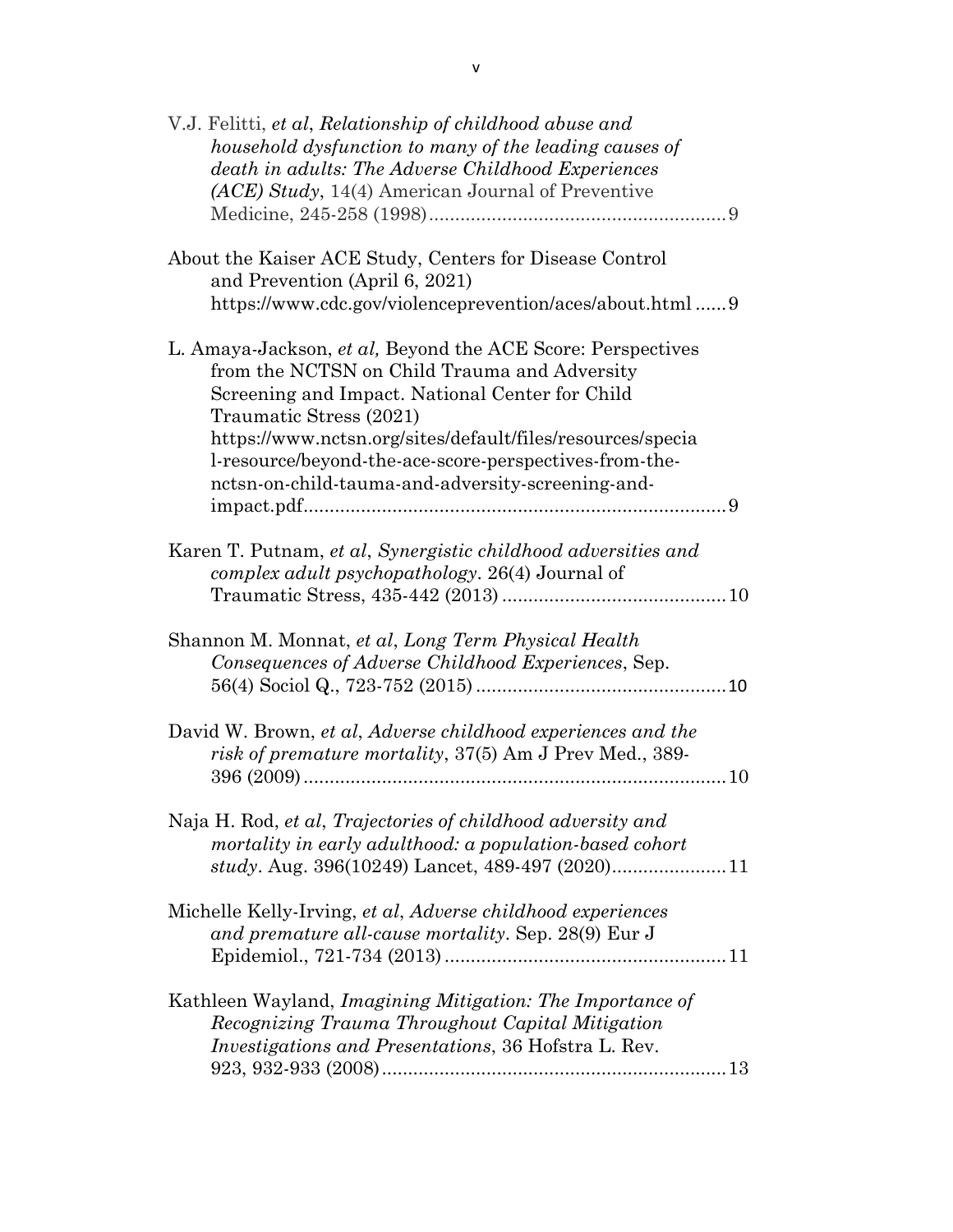| Anna E. Austin, et al, The Effect of Adverse Childhood |  |
|--------------------------------------------------------|--|
| Experiences on Adult Health: 2012 North Carolina       |  |
| Behavioral Risk Factor Surveillance System Survey,     |  |
| 167 May State Center for Health Statistics Studies, 3  |  |
| (2014)                                                 |  |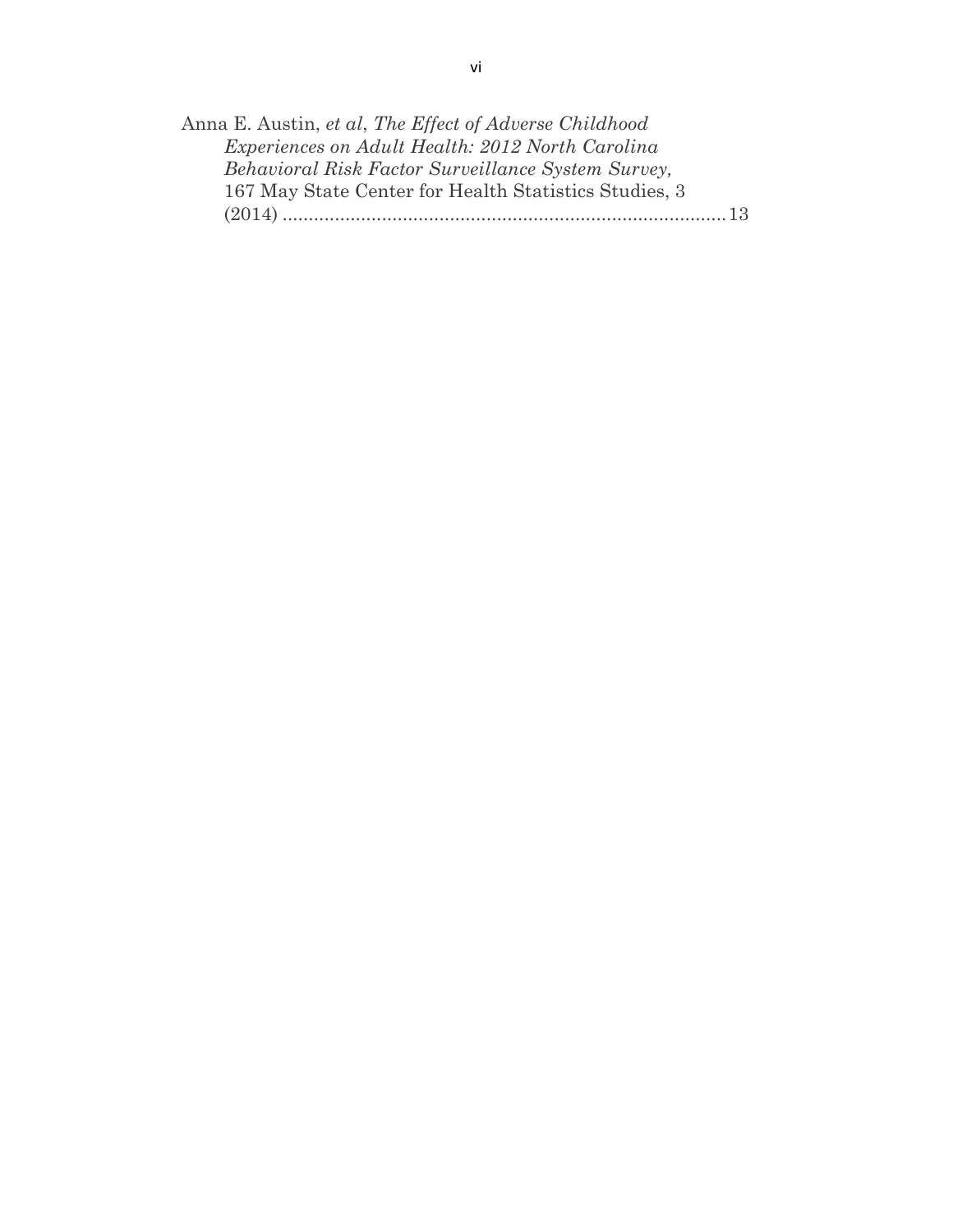### No. 23A21, 64A21, 442PA20 DISTRICTS 22B, 13A, 12

### SUPREME COURT OF NORTH CAROLINA

\*\*\*\*\*\*\*\*\*\*\*\*\*\*\*\*\*\*\*\*\*\*\*\*\*\*\*\*\*\*\*\*\*\*\*\* STATE OF NORTH CAROLINA  $\qquad$  )  $)$ v.  $\qquad \qquad$   $\qquad \qquad$   $\qquad \qquad$   $\qquad \qquad$   $\qquad \qquad$   $\qquad \qquad$   $\qquad \qquad$   $\qquad \qquad$   $\qquad \qquad$   $\qquad \qquad$   $\qquad \qquad$   $\qquad \qquad$   $\qquad \qquad$   $\qquad \qquad$   $\qquad \qquad$   $\qquad \qquad$   $\qquad \qquad$   $\qquad \qquad$   $\qquad \qquad$   $\qquad \qquad$   $\qquad$   $\qquad \qquad$   $\qquad \qquad$   $\qquad \qquad$   $\qquad \q$  $)$ DARRELL TRISTAN ANDERSON  $)$  $\qquad \qquad )$ STATE OF NORTH CAROLINA )  $)$ v. **From Columbus County**  $)$ RILEY DAWSON CONNER )  $)$  $\qquad \qquad )$ STATE OF NORTH CAROLINA  $\qquad$  )  $)$ v.  $\qquad \qquad$  ) From Cumberland County  $)$ JAMES RYAN KELLIHER )  $)$ 

#### \*\*\*\*\*\*\*\*\*\*\*\*\*\*\*\*\*\*\*\*\*\*\*\*\*\*\*\*\*\*\*\*\*\*\*\*\*\*\*\*\*\*\*\*\*\*

### BRIEF OF AMICI CURIAE

\*\*\*\*\*\*\*\*\*\*\*\*\*\*\*\*\*\*\*\*\*\*\*\*\*\*\*\*\*\*\*\*\*\*\*\*\*\*\*\*\*\*\*\*\*\*

Pursuant to Rule 28(i) of the North Carolina Rules of Appellate Procedure, the

Center for Child and Family Health, National Association of Social Workers,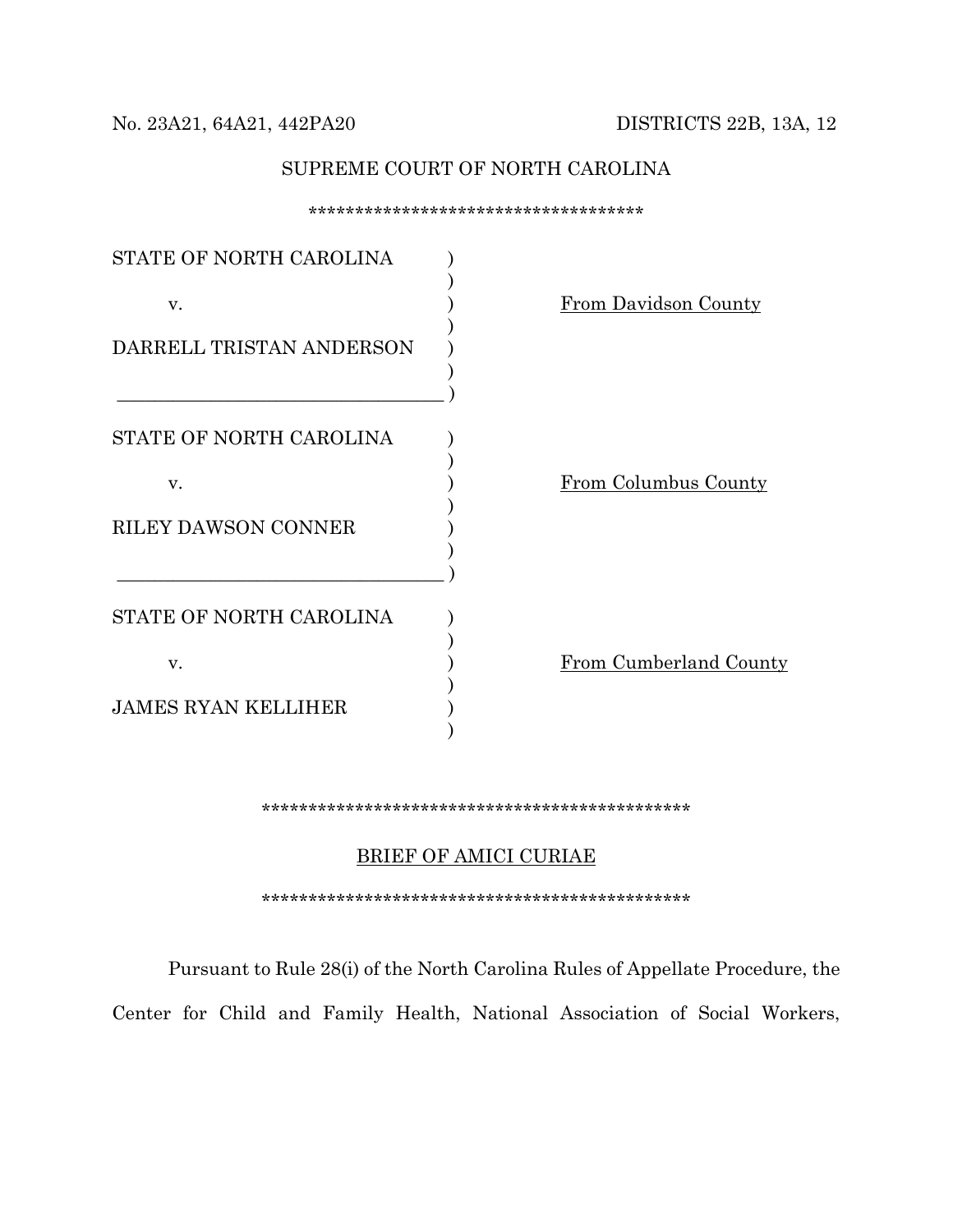including its North Carolina Chapter, and Disability Rights North Carolina submit this brief as amici curiae in support of Defendant.<sup>[1](#page-7-0)</sup>

### **NATURE OF APPLICANTS' INTERESTS**

The organizations below request to participate in this matter as amici curiae to address the imperative to consider childhood trauma in sentencing children.<sup>2</sup>

Established in 1996, **Center for Child and Family Health (CCFH)** is a community-based nonprofit located in Durham, North Carolina; the Center is also a Category III site within the National Child Traumatic Stress Network (Substance Abuse and Mental Health Services Administration, U.S. DHHS). CCFH's mission focuses on the prevention, assessment, and treatment of childhood trauma in Durham and surrounding counties, serving more than 2,000 children and families each year. The organization is also committed to developing and sustaining a child (trauma) mental health workforce across North Carolina by offering clinical training, consultation, and technical assistance. CCFH faculty hail from Duke University, the University of North Carolina at Chapel Hill, and North Carolina Central University. They include clinicians, researchers, nationally endorsed trainers in evidenced-based treatment models, and implementation experts, all focused on childhood trauma and mental health. CCFH requests to participate in this matter as amicus curiae to address the impact this Court's ruling may have on the many children and youth in

 $\overline{\phantom{a}}$ 

<span id="page-7-0"></span><sup>1</sup> No other person or entity, other than Amici, their members, or their counsel, directly or indirectly, either wrote this brief or contributed money for its preparation.

<span id="page-7-1"></span><sup>2</sup> Amici seek to submit this brief it in support of the Defendants in the above captioned cases, and in support of other similarly situated juvenile offenders.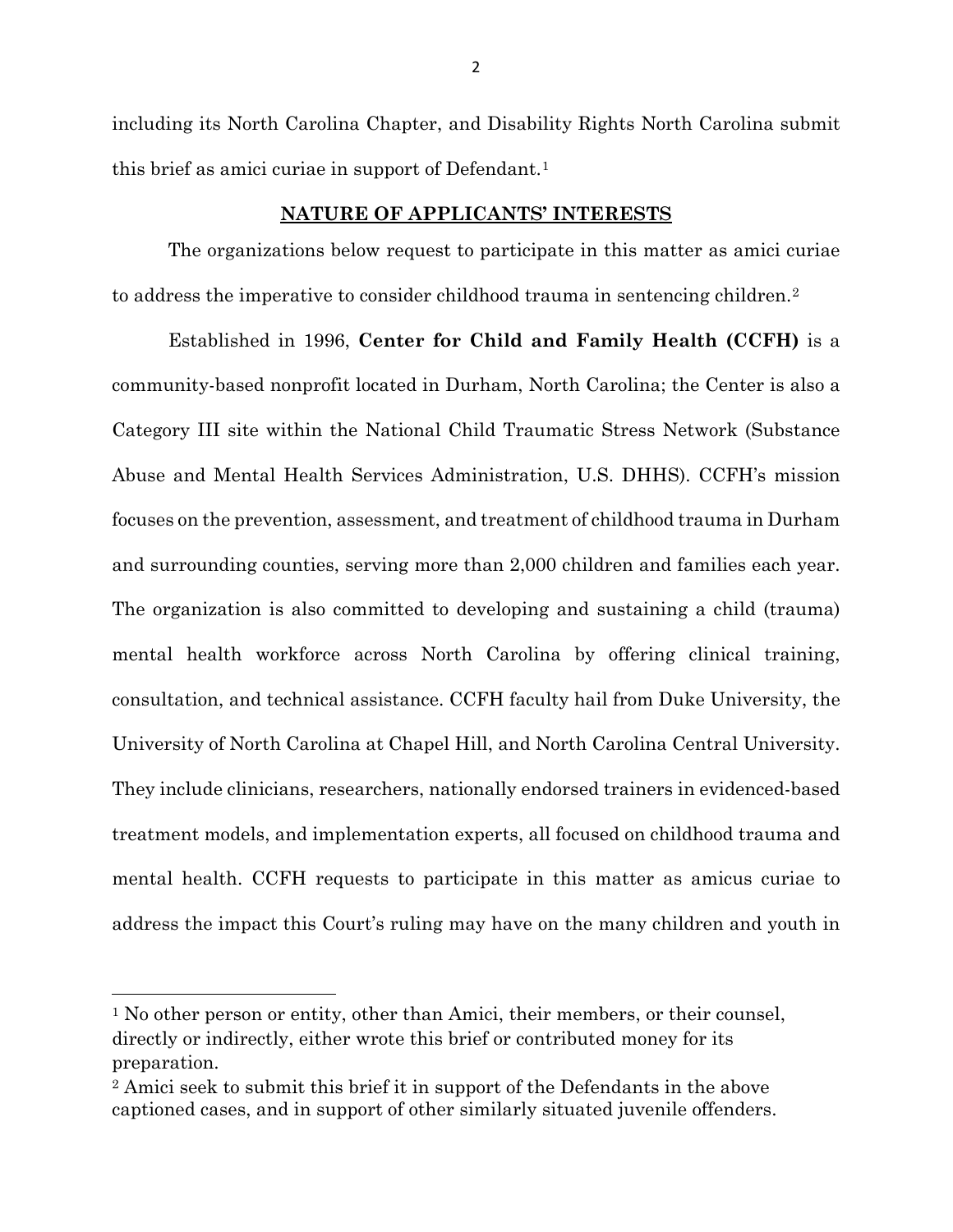our State who experienced significant psychological trauma and adversity in childhood and have trauma- and adversity-related symptoms that have been inadequately treated by mental health professionals.

**The National Association of Social Workers (NASW)**, including its North Carolina Chapter, is the largest association of professional social workers in the U.S. with 110,000 members and 55 chapters. The North Carolina Chapter has 5,215 members. NASW has worked to develop high standards of social work practice while unifying the social work profession. NASW promulgates professional policies, conducts research, publishes professional studies and books, provides continuing education, develops and enforces the *NASW Code of Ethics*, and develops policy statements on issues of importance to the social work profession. Consistent with those statements, NASW supports the elimination of the imposition of life sentences without the possibility of parole for juveniles convicted of a capital offense in an adult court.[3](#page-8-0) NASW also supports legislative and judicial action applying the principles of *Miller v. Alabama,* 567 U.S. 460 (2012) to prohibit the imposition of a life sentence without parole on minors. NASW participated in an amicus brief to the U.S. Supreme Court in *Miller v. Alabama*, filed by the American Psychological Association and joined by several other professional mental health provider groups, which addresses the scientific research demonstrating the fundamental differences

l

<span id="page-8-0"></span><sup>3</sup> NASW Policy Statement: Juvenile Justice and Delinquency Prevention, Social Work Speaks 198, 202 (11th ed. 2018).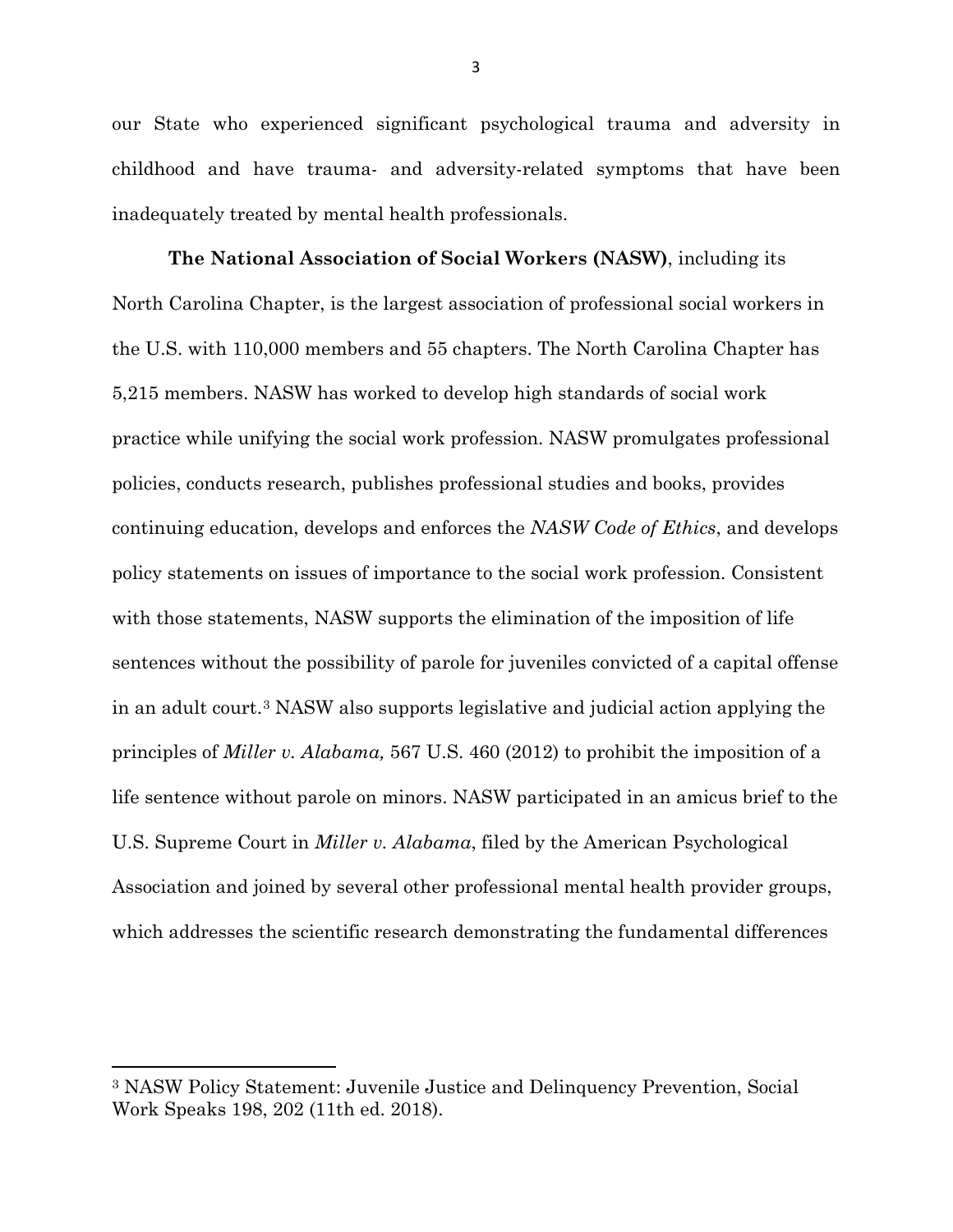between juvenile and adult minds, as well as the fact that juveniles have greater immaturity, vulnerability, and changeability than adults.

**Disability Rights North Carolina (DRNC)** is North Carolina's designated Protection and Advocacy System ("P&A"). DRNC is authorized by federal law to protect and advocate for the rights of individuals with disabilities. *See* Protection and Advocacy for Individuals with Mental Illness ("PAIMI Act"), 42 U.S.C. § 10801 *et seq*. The federal regulations governing the PAIMI Act mandate that, as the P&A, DRNC is empowered to "pursue administrative, legal or other appropriate remedies to protect and advocate on behalf of individuals with mental illness to address abuse, neglect or other violations of rights." 42 C.F.R. § 51.31(a). DRNC's interest in the present case is to highlight the cruelty of imposing *de facto* life sentences on juveniles whose crimes are committed amidst significant childhood trauma and who, as a result, are less culpable for their crimes and face reduced life expectancy.

#### **ARGUMENT**

### Summary of Argument

Evolving understanding of brain science and childhood development have guided courts, including the U.S. Supreme Court, in assessing the legal and societal implications of punishing juveniles. Crafting constitutional parameters for *de facto* life without parole for juveniles must incorporate the developed body of science on the impact of trauma among youth subject to sentencing.

 Childhood trauma impairs the ability of youth to assess danger and understand consequences, reducing culpability. Pervasive trauma in childhood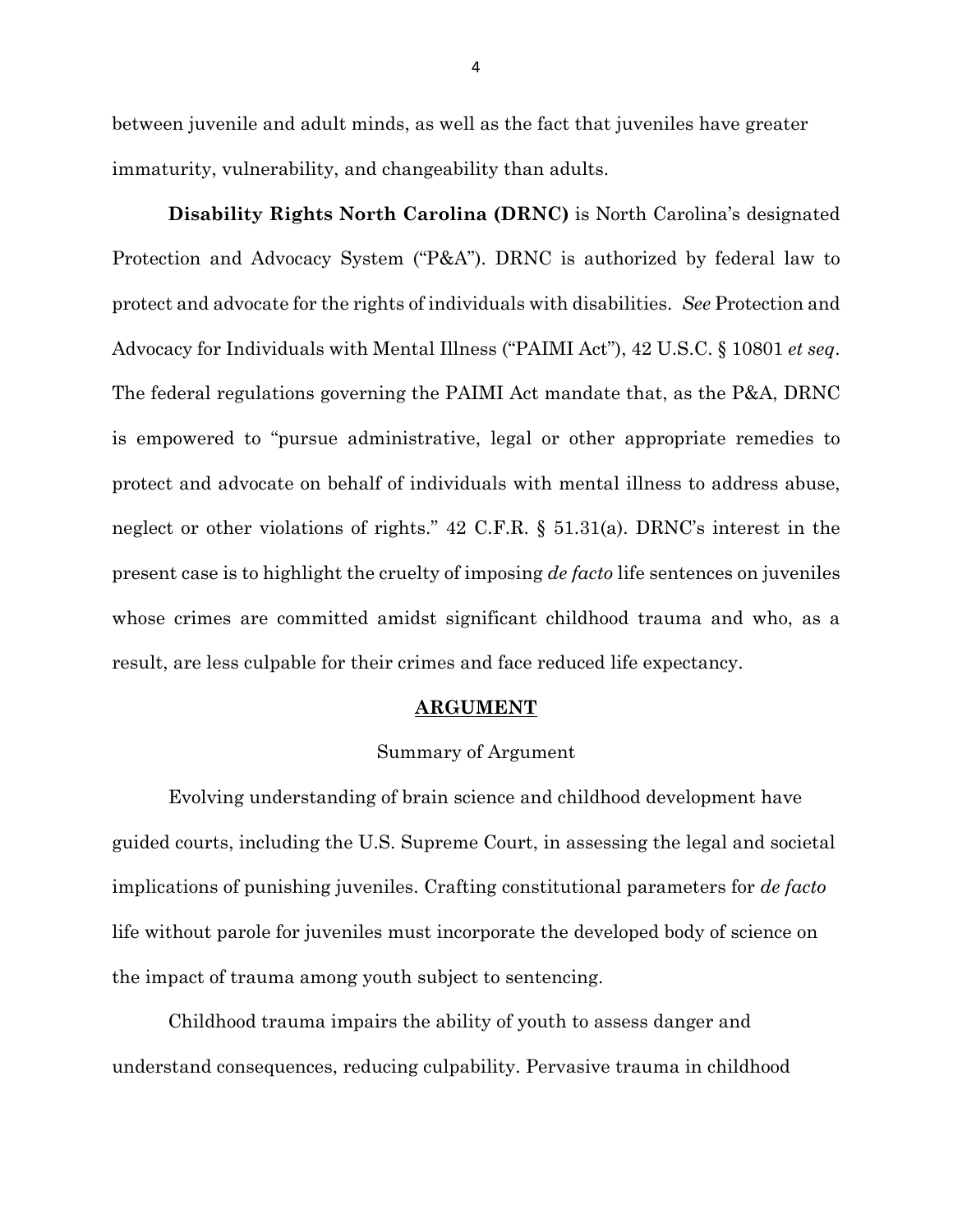shortens life span on a population level. These realities, in the context of sentencing for serious crimes committed by juveniles, mean that sentencing such children to more than 25 years in prison without the possibility of parole is cruel and unusual punishment. [4](#page-10-0)

## **I. The Well-Established Imperative to Consider Current Brain Science in the Context of Sentencing Children Must Include Consideration of the Brain Science of Childhood Trauma**

It is a well settled feature of sentencing in the juvenile context that children's brain development must be considered in assessing culpability and other factors. *See*, *e.g*., *Miller v. Alabama*, 567 U.S. 460, 471 (2012) ("[scientific] findings—of transient rashness, proclivity for risk, and inability to assess consequences—both lessened a child's 'moral culpability' and enhanced the prospect that, as the years go by and neurological development occurs, his 'deficiencies will be reformed.'") (citing *Roper v. Simmons*, 543 U.S. 551, 569- 570 (2005) and *Graham v. Florida*, 560 U.S. 48, 68-69 (2010)); *see also*, *State v. Young*, 369 N.C. 118, 120, 794 S.E.2d 274, 276, (2016) (applying standards to juvenile sentencing premised on differences in cognition as adults and children).

A disproportionate number of children who become involved in the juvenile justice system have experienced childhood trauma, as defined below. In one

l

<span id="page-10-0"></span><sup>4</sup> A summary of the trauma experienced by Defendant Conner, based on the Record in his case, is attached as Appendix A. This summary is intended to be illustrative. The records in *Anderson* and *Kelliher*, although less detailed, reflect trauma histories as well. Given the pervasive presence of childhood trauma history among those in the juvenile justice system, *see*, *infra*, Section I, considerations of trauma will generally be applicable to juveniles who come before the Court.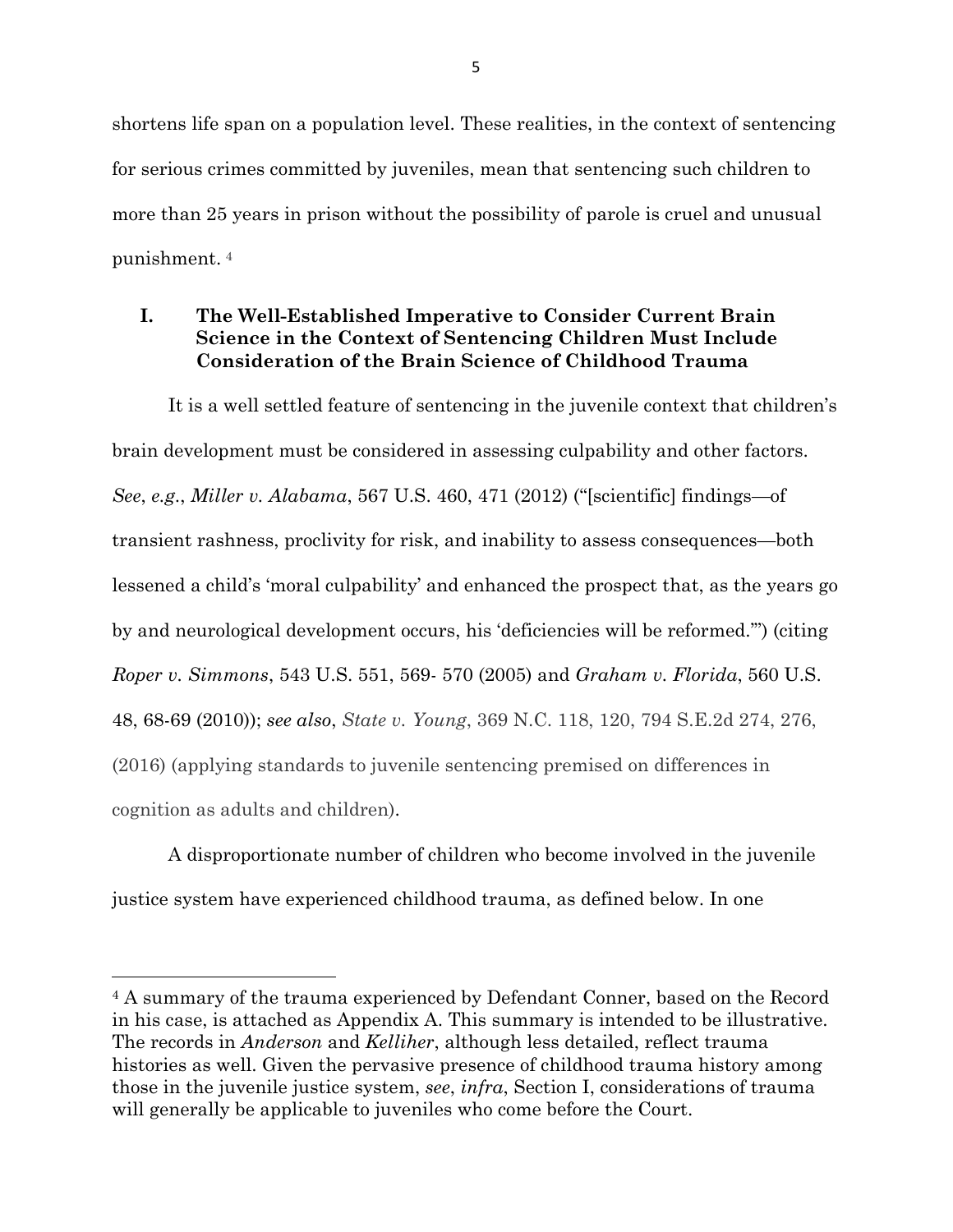longitudinal study of juvenile offenders, over 90% had experienced at least one trauma, and 84% had experienced two or more. Karen M. Abram, *et al*, *PTSD, Trauma, and Comorbid Psychiatric Disorders in Detained Youth,* June 2013 U.S. Dep't. of Justice, Office of Juvenile Justice and Delinquency Prevention, Juvenile Justice Bulletin (2013) (adapting Abram, K.M., *et al*., 2004. *Posttraumatic stress disorder and trauma in youth in juvenile detention*. Archives of General Psychiatry 61:403–410; and Abram, K.M., *et al*., 2007. *Posttraumatic stress disorder and psychiatric comorbidity among detained youth*. Psychiatric Services 58:1311–1316.)

Trauma plays an important population-level role in cognition and long-term health and morbidity. As the Court evaluates whether sentencing juveniles to lengthy prison sentences is cruel or unusual, the prevalence of trauma histories among justice system-involved juveniles must be considered in addition to developmental considerations applicable to all children. *Id*.

### **II. Childhood Trauma Impairs Cognitive Processing and Population Life Expectancy**

The National Child Traumatic Stress Network defines childhood trauma as the product of "a frightening, dangerous, or violent event that poses a threat to a child's life or bodily integrity"; alternatively, the event may threaten the life or physical security of the child's loved one. About Child Trauma, National Child Traumatic Stress Network (2018), https://www.nctsn.org/what-is-childtrauma/about-child-trauma. Examples of childhood trauma include sexual, physical, and psychological abuse; exposure to interpersonal and community violence; a serious accident; the unexpected or violent death of a close family member; natural

6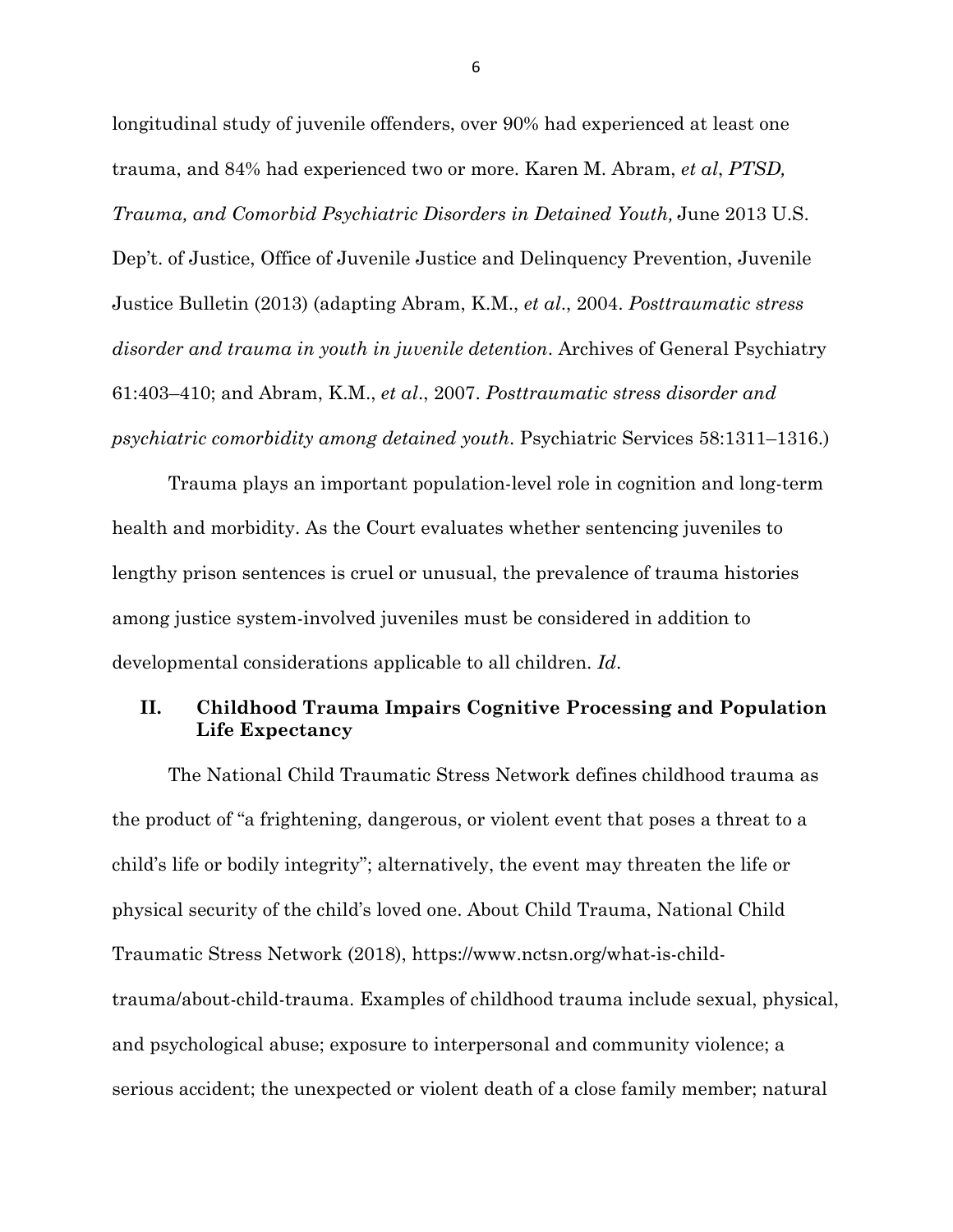and man-made disasters; and neglect. Understanding Child Trauma (SMA-15- 4923), U.S. Department of Health and Human Services, Substance Abuse and Mental Health Services Administration (2015), https://www.samhsa.gov/sites/ default/files/programs\_campaigns/nctsi/nctsi-infographic-full.pdf.

### *A. How Trauma Impairs a Child's Functioning*

Complex biopsychosocial factors determine how trauma impacts an individual child. These factors include but are not limited to: trauma type; frequency, duration, and intensity of the traumatic experience or exposure; developmental timing of the traumatic experience; prior trauma history; caregiver response to the traumatic experience; social supports; and other factors. Helping Children and Adolescents Cope with Disasters and Other Traumatic Events (NIH Publication No. 19-MH-8066), U.S. Department of Health and Human Services, National Institutes of Health, National Institute of Mental Health (2020), https://www.nimh.nih.gov/health/ publications/helping-children-and-adolescentscope-with-disasters-and-other-traumatic-events/19-mh-8066-

### helpingchildrenwithdisasters-508\_158447.pdf

When trauma is prolonged, chronic, or complex, the impact on an individual child may be heightened. Adverse effects are expressed by the early onset of risk behaviors, dysregulation of biological stress systems, alterations in brain anatomy and function, suppression of the immune system, and potential alterations in the child's epigenome. Michael D. De Bellis, *et al*, *Brain Structures in Pediatric Maltreatment-Related Posttraumatic Stress Disorder: A Socio-demographically*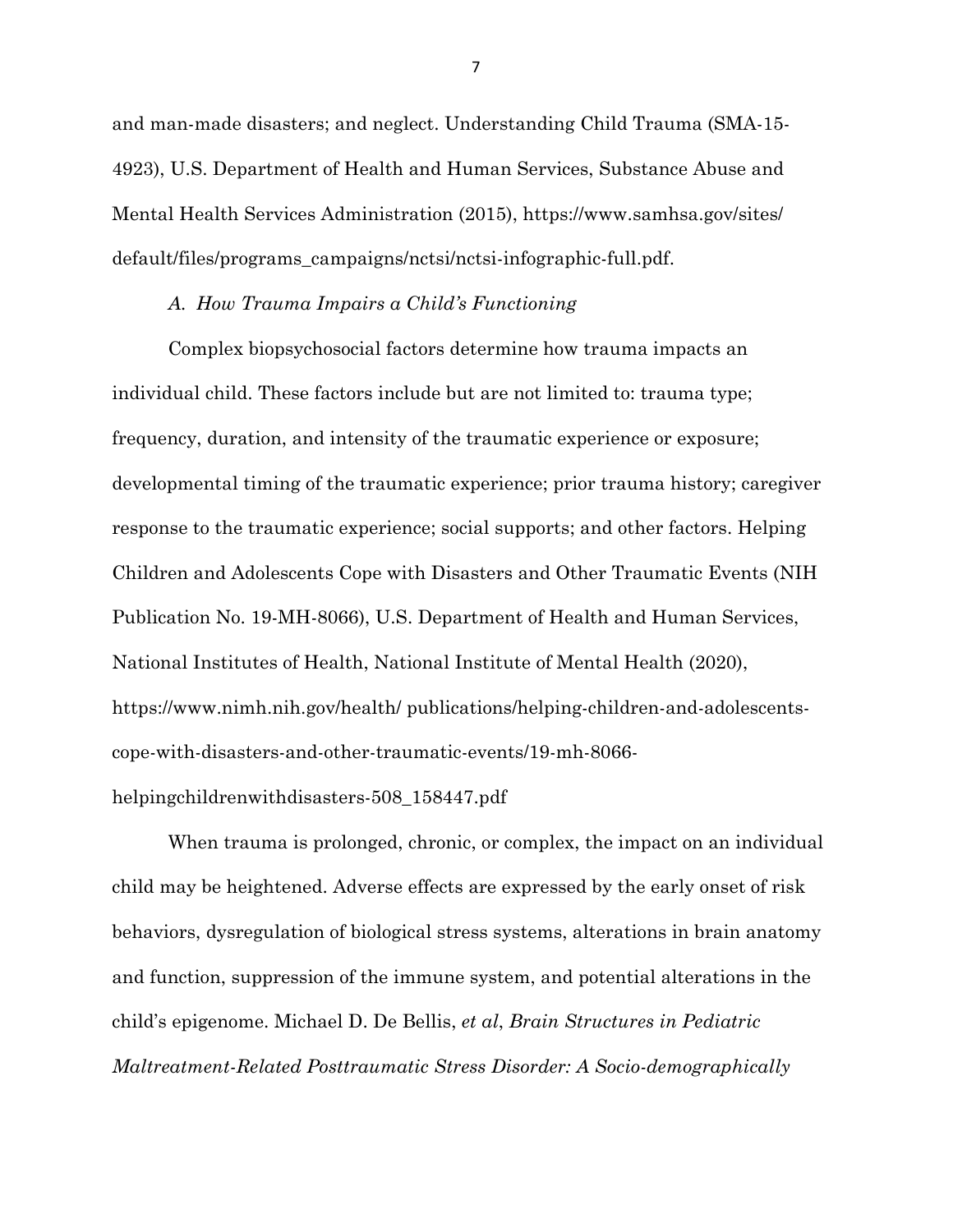*Matched Study*, 52 Biological Psychiatry, 1066-1078 (2002) (hereinafter "De Bellis"); Frank W. Putnam, *The Impact of Trauma on Child Development*, 57 Juvenile and Family Court Journal, 1-11 (2006); Dana M. Hagele, *The Impact of Maltreatment on the Developing Child*, September/October Vol. 66 No. 5 NC Med J, 356-359 (2005).

Chronic traumatic stress may manifest as anxiety, depressive symptoms, behavioral dysfunction, attention and impulse control difficulty, learning and cognitive difficulty, sleep and eating disturbance, somatic complaints, and even the development of psychiatric disorders such as posttraumatic stress disorder (PTSD) and substance use disorder. What is Child Traumatic Stress, National Child Traumatic Stress Network (November 05, 2018), https://www.samhsa.gov/sites/ default/files/programs\_campaigns/ childrens\_mental\_health/what-is-childtraumatic-stress.pdf.

Trauma's adverse effect on children's cognition and behavior has been welldocumented and must be considered in addition to the typical differences between child and adult cognition in evaluating culpability. As detailed below, studies of adverse childhood experiences have, for the last 20 years, also revealed serious longterm health consequences related to multiple trauma experiences, including shortened life span.

## *B. Cumulative Adverse Childhood Experiences Impair Mental, Physical, and Behavioral Functioning*

Adverse childhood experiences (ACEs) are negative, potentially traumatic experiences or exposures that occur between birth and seventeen years of age. The Centers for Disease Control and Health Prevention, in collaboration with

8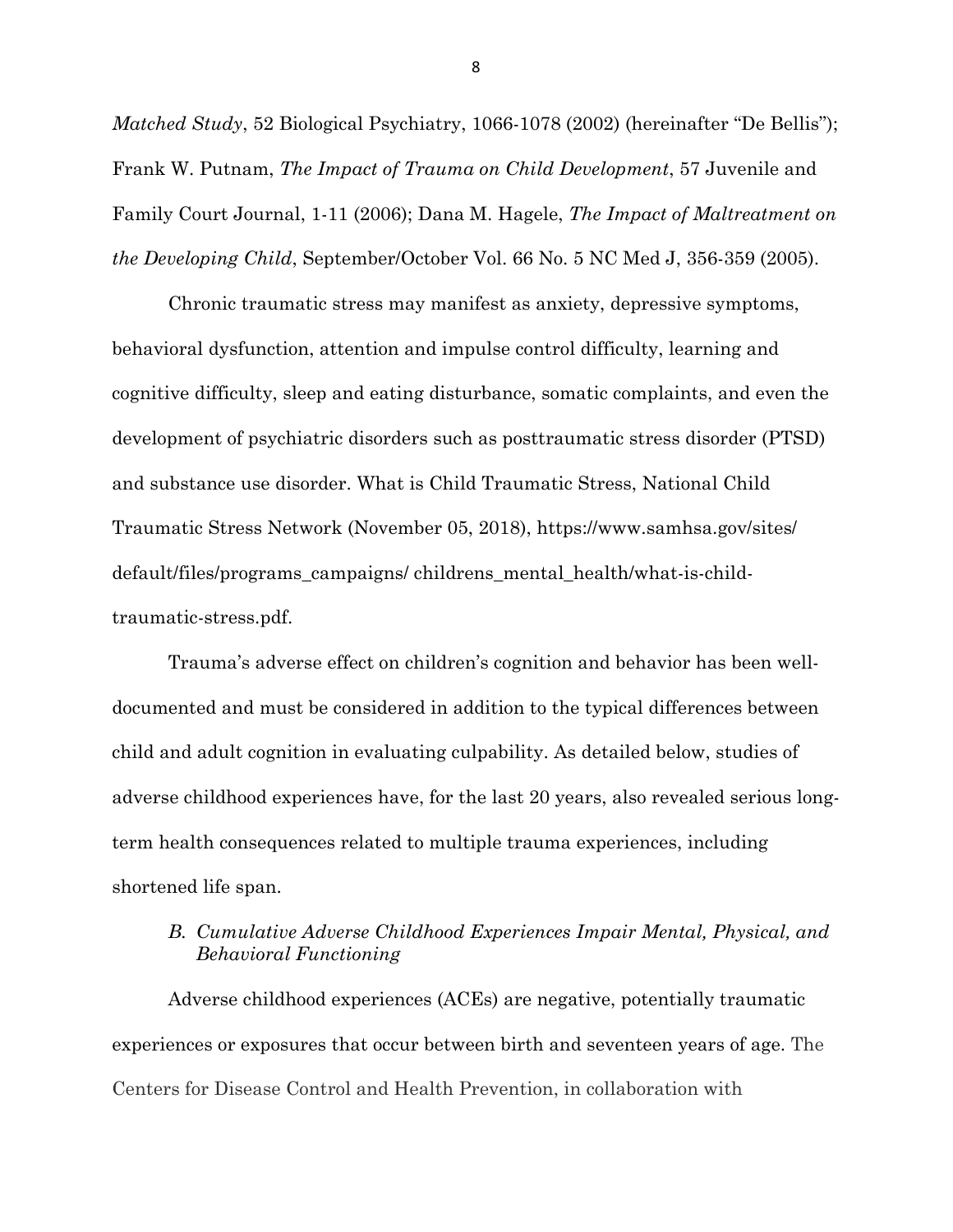researchers at Kaiser Permanente, examined the impact of ACEs on long-term health and well-being. V.J. Felitti, *et al*, *Relationship of childhood abuse and household dysfunction to many of the leading causes of death in adults: The Adverse Childhood Experiences (ACE) Study*, 14(4) American Journal of Preventive Medicine, 245-258 (1998) (hereinafter "Felitti"). The ten ACEs categories are: emotional abuse, physical abuse, sexual abuse, mother treated violently, substance abuse in the household, mental illness in the household, parental separation or divorce, incarcerated household member, emotional neglect, and physical neglect. About the Kaiser ACE Study, Centers for Disease Control and Prevention (April 6, 2021) https://www.cdc.gov/violenceprevention/aces/about.html (hereinafter "ACEs Study").

The landmark 1998 ACEs Study, as well as the dozens of studies that followed, demonstrated a graded relationship between childhood adversity and poor adult health outcomes. *Id*. Specifically, higher ACE scores were linked to greater risk of injury, mental health and maternal health concerns, and chronic and infectious diseases, and poor, long-term psychosocial functioning.[5](#page-14-0) The impact of

 $\overline{a}$ 

<span id="page-14-0"></span><sup>5</sup> ACE checklists and scores are useful for population-level research, although they are not used to diagnose an individual, guide treatment planning, or predict future health for that individual. ACE scores are calculated as a simple sum of selfreported adversity selected from a relatively limited list of options. They do not address developmental timing of the experience; frequency, duration, or intensity of the reported experiences; additional trauma or ACEs not captured by the checklist; caregiver response to the traumatic experience; or social supports. L. Amaya-Jackson, *et al,* Beyond the ACE Score: Perspectives from the NCTSN on Child Trauma and Adversity Screening and Impact. National Center for Child Traumatic Stress (2021) https://www.nctsn.org/sites/default/files/resources/specialresource/beyond-the-ace-score-perspectives-from-the-nctsn-on-child-tauma-and-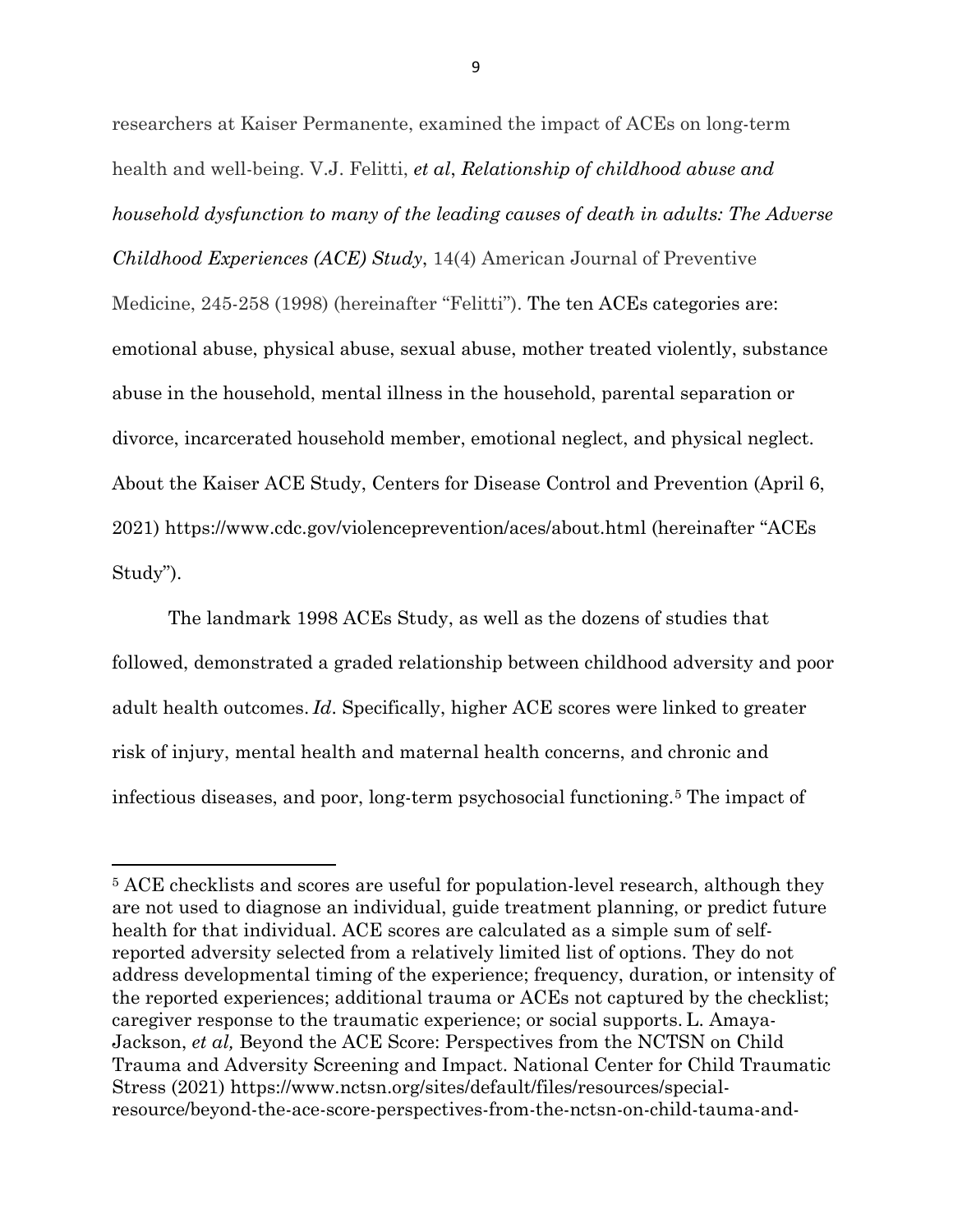childhood adversity on adult well-being is thought to be expressed by risk behaviors, the direct effect of elevated stress hormones on neurons and somatic cells, epigenetics, and psychosocial factors. De Bellis, *supra*, 52:1066–1078; Shannon M. Monnat, *et al*, *Long Term Physical Health Consequences of Adverse Childhood Experiences*, Sep. 56(4) Sociol Q., 723-752 (2015).

*C. Childhood Trauma and Adversity Significantly Decrease Life Expectancy* 

A growing body of research has demonstrated that childhood trauma and ACEs are associated with premature death.

Retrospective analysis of data captured during the original CDC/Kaiser Permanente ACEs study examined the relationship between self-reported childhood ACE scores and premature death in adulthood. David W. Brown, *et al*, *Adverse childhood experiences and the risk of premature mortality*, 37(5) Am J Prev Med., 389-396 (2009). Investigators found that adults with ≥ six ACEs *died approximately 20 years earlier* than individuals who did not report similar childhood adversity; the average years of life lost per death was approximately three times greater among adults with  $\geq$  six ACEs, compared to those without selfreported ACEs. *Id*. The five leading causes of premature death included diseases of the circulatory system and cancers, followed by diseases of the nervous, respiratory, and gastrointestinal systems. *Id*.

 $\overline{\phantom{a}}$ 

adversity-screening-and-impact.pdf. Importantly, ACEs scores do not reflect the synergistic effect of more than one traumatic or adversity experienced during childhood, which collectively can increase the extent and severity of mental and physical illness. Karen T. Putnam, *et al*, *Synergistic childhood adversities and complex adult psychopathology*. 26(4) Journal of Traumatic Stress, 435-442 (2013).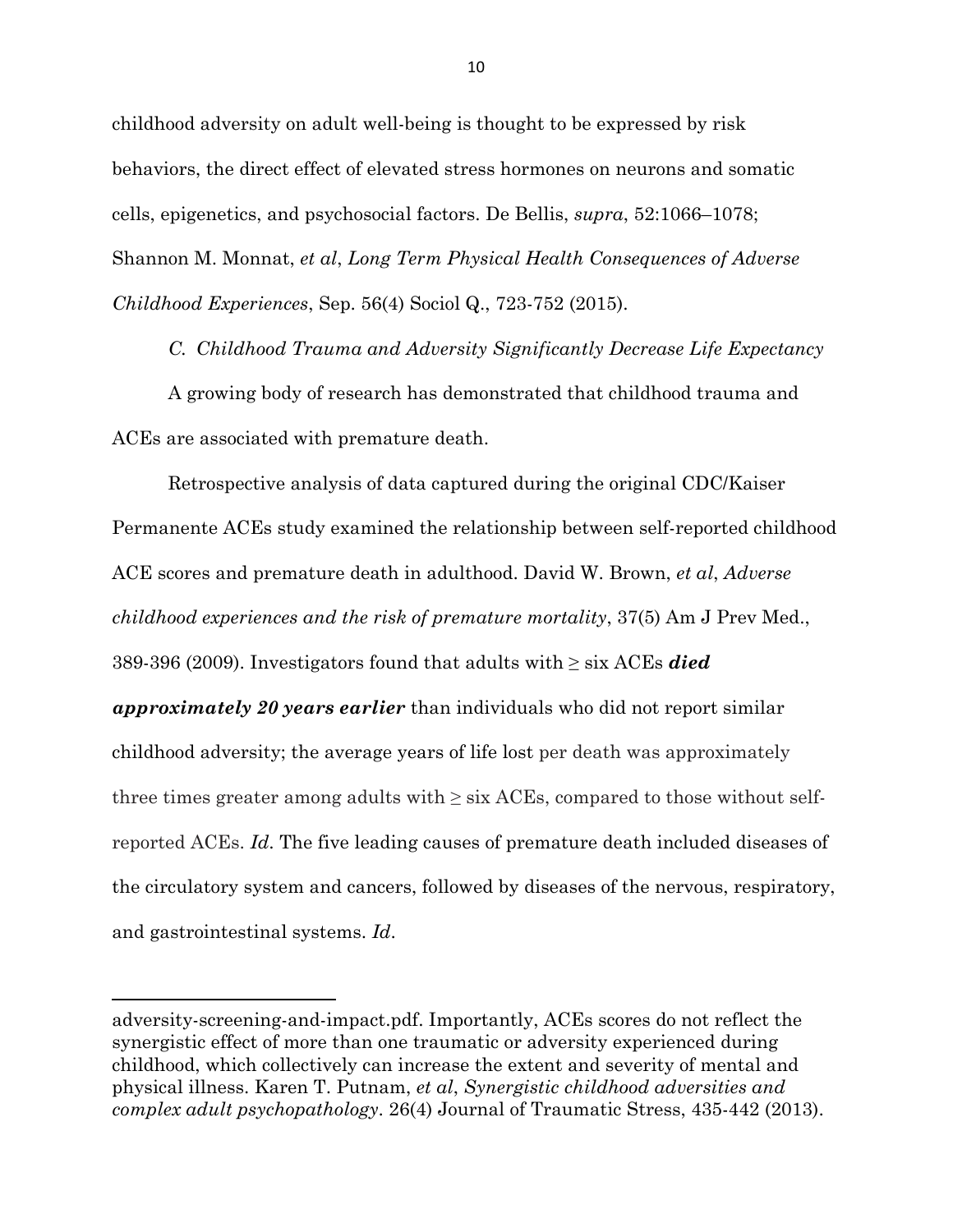A retrospective, population-based study evaluated a large cohort of Danish children born between 1980 to 1988, following them until they reached 16 to 34 years of age. Naja H. Rod, *et al*, *Trajectories of childhood adversity and mortality in early adulthood: a population-based cohort study*. Aug. 396(10249) Lancet, 489-497 (2020). Subjects were categorized in terms of low, moderate, and high levels of childhood adversity. Young adults in the high adversity category had a 4.5 times higher risk of premature death as compared to the low adversity group; the most common causes of premature death among the high-risk group were accidents and suicides, followed by diseases of the circulatory and nervous systems. *Id*.

A prospective birth cohort study tracked children born in Great Britain in 1958, assessing for predetermined adversities at specific time intervals. Michelle Kelly-Irving, *et al*, *Adverse childhood experiences and premature all-cause mortality*. Sep. 28(9) Eur J Epidemiol., 721-734 (2013). Specifically, children were evaluated for: out-of-home placement, physical neglect, household member in prison or on probation, juvenile justice involvement, parental separation, household member with mental illness, and family member with a history of alcohol abuse. They were then assigned to one of three categories: no adversity, one adversity, or  $\geq$  two adversities. At follow-up, adult men with  $\geq$  two childhood adversities were found to have a 57% higher death rate compared to those with no adversity. Among women, a graded relationship was observed between childhood adversity and mortality; women with one ACE had a 66 % increased risk of death and women with  $\geq$  two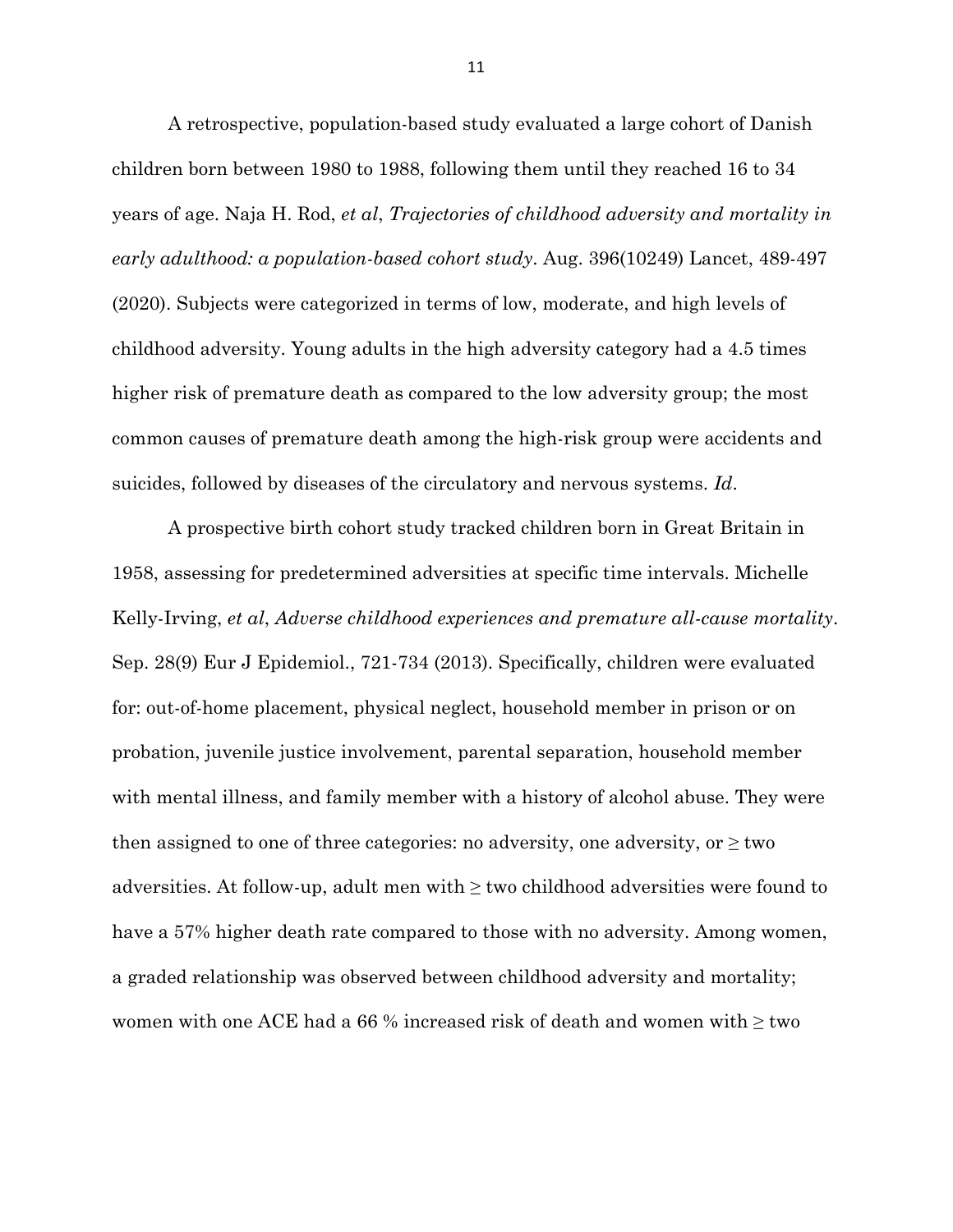ACEs had an 80 % increased risk of death, as compared to women with no reported adversity. *Id*.

In summary, significant exposure to trauma – as experienced disproportionately by those in the juvenile justice system – impairs cognition and reduces culpability, and can be expected, on a population level, to lead to shortened life span.

## **III. Sentencing a Traumatized Youth to More Than 25 Years Without the Possibility of Parole Is Inconsistent With Current Brain Science, Would Exacerbate Existing Racial and Socioeconomic Disparities, and Would Constitute Cruel or Unusual Punishment**

A. *A Shorter Life Due to Childhood Trauma May Convert a Sentence to* De Facto *Life Without Parole*

Life expectancy of a specific individual is unknowable. The Court of Appeals has used mortality tables as an average expected lifespan in determining whether a sentence is a *de facto* sentence of life in prison. *State v. Conner,* 853 S.E.2d 824, 825 (N.C. App. 2020). To the extent that mortality tables or similar averages are used, the reduced life expectancy of those who experience childhood trauma should inform the likely range of life expectancy for juveniles facing lengthy sentences. *See*, *supra*, pp. 10-11 (summarizing literature finding decreased life expectancy of up to 20 years); *see also*, *Tisdale v. State*, 257 So. 3d 357, 363, (Fla. 2018) (Pariente, J., concurring) (noting research indicating a 20-year lower average life expectancy for those with five or more ACEs). Given the prevalence of trauma among juveniles involved in the justice system, and the data pointing to decreased life expectancy of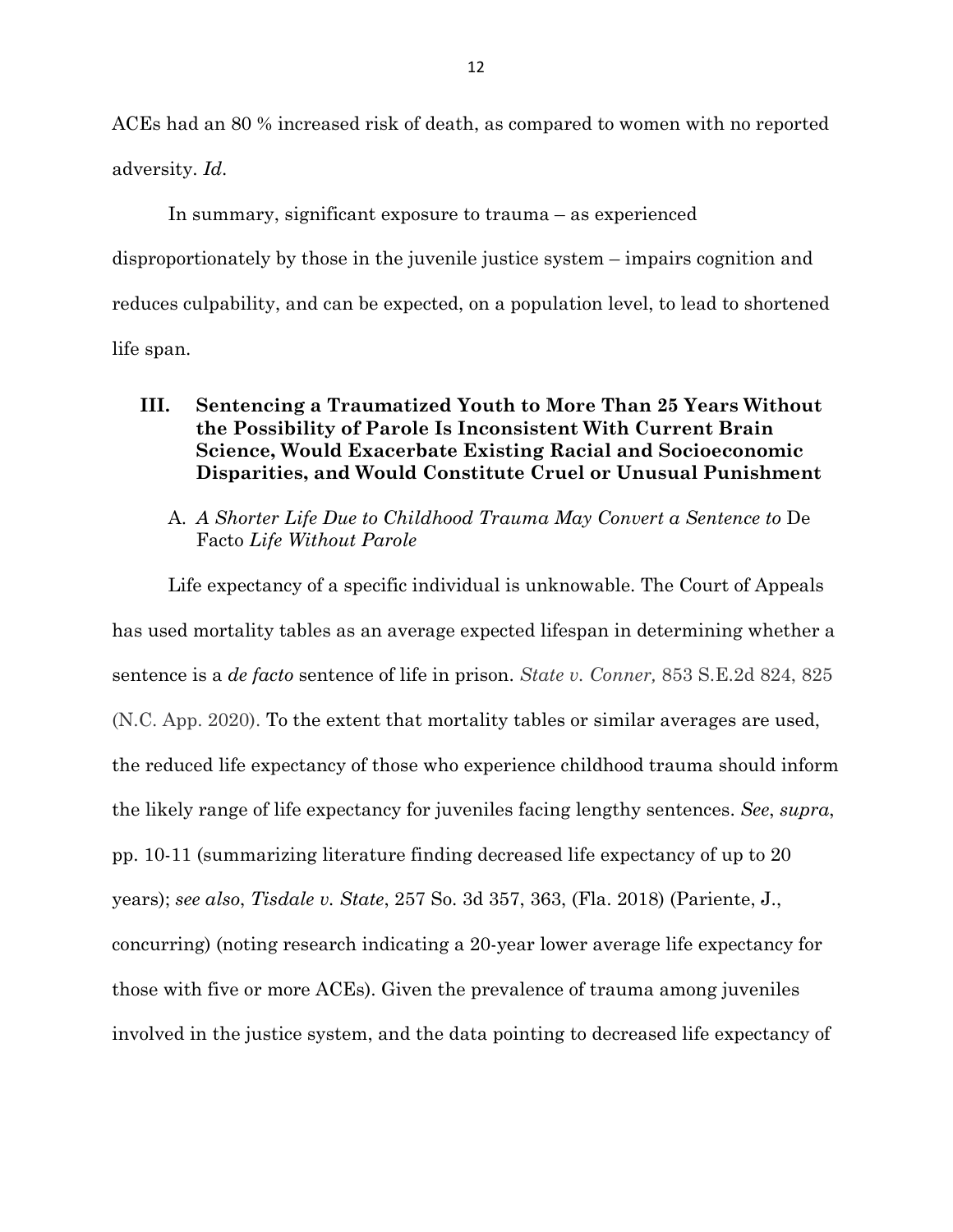up to 20 years, a sentence of more than 25 years without parole would frequently result in *de facto* life without parole.

## B. *Some Children Are More Exposed to Trauma and Are Less Able to Develop Resilience Based on Social and Environmental Factors Beyond Their Control, Exacerbating Existing Disparities*

Children who live otherwise stable lives with protective adults, adequate

means, and safe environments, are generally able to weather a traumatic event

more effectively than those without similar protective elements. Children who are

living in poverty, without parental support, amid violence, and with other exposures

generally have much lower reservoirs of resilience.

Exposure to traumatic events is not random. . . . Findings from the trauma literature indicate that numerous factors - for example, race, environment, socioeconomic status, education, and gender - may influence risk for exposure to traumatic events. In general, men, and especially African Americans, particularly socio-economically disadvantaged African Americans living in urban areas, people with lower educational levels, and urban youth are at heightened risk for traumatic exposures.

Kathleen Wayland, *Imagining Mitigation: The Importance of Recognizing Trauma*

*Throughout Capital Mitigation Investigations and Presentations*, 36 Hofstra L. Rev.

923, 932-933 (2008). A North Carolina-specific study echoes this conclusion:

Certain factors can help a child to build resiliency and mitigate the negative effects ACEs and the toxic stress response pose to health and development. The most important of these protective factors is a safe, stable and supportive relationship with a caring adult.

Anna E. Austin, *et al*, *The Effect of Adverse Childhood Experiences on Adult Health:* 

*2012 North Carolina Behavioral Risk Factor Surveillance System Survey,* 167 May

State Center for Health Statistics Studies, 3 (2014).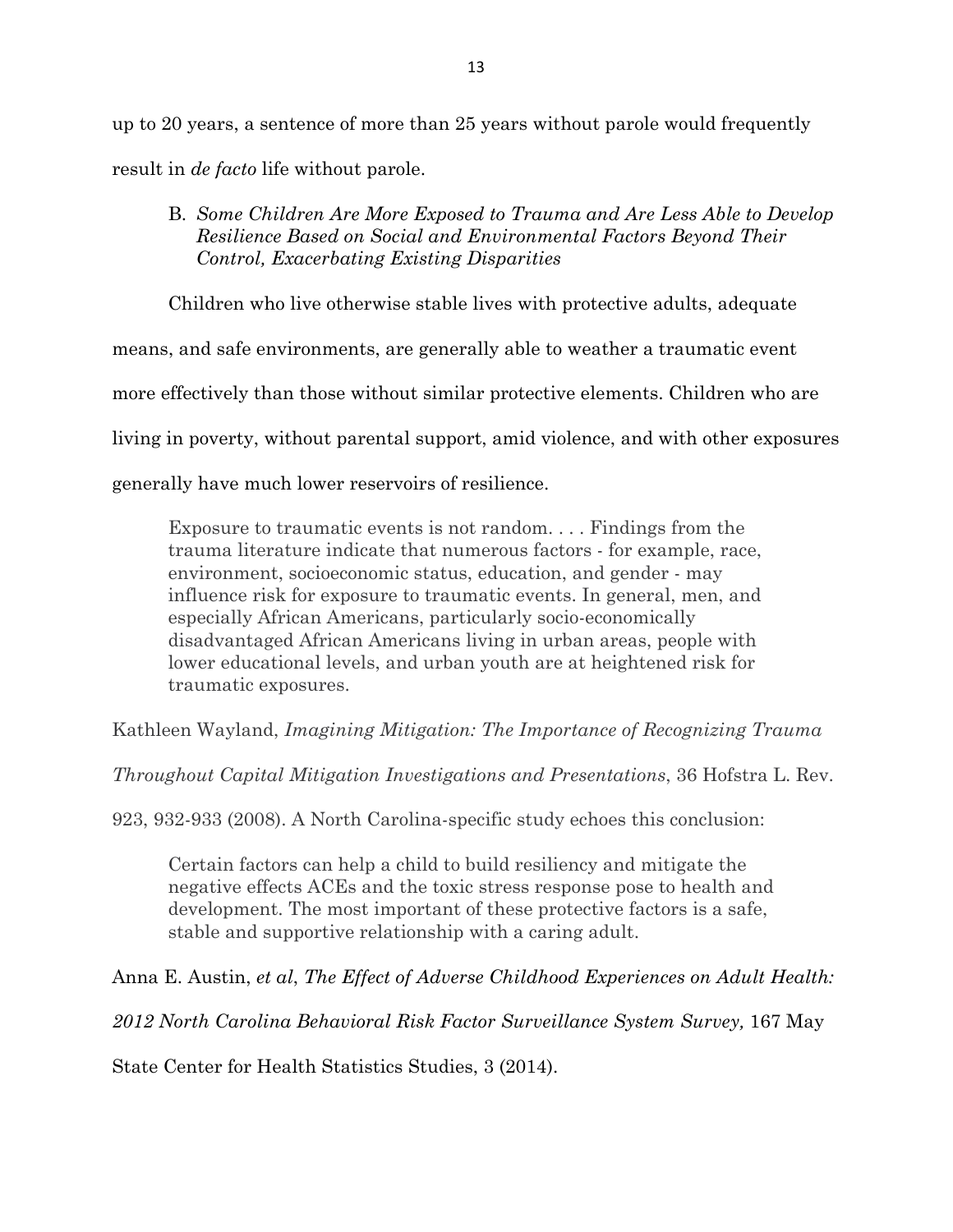Ignoring the role of childhood trauma would exacerbate existing disparities created by the social and environmental factors that subject many justice system involved juveniles to trauma in the first place.

### **CONCLUSION**

Courts have long understood that children's brains are different from adults' and have incorporated that understanding when it comes to sentencing. The experience of childhood trauma must also be factored into sentencing because of the role of trauma in altering brain functioning and impairing long term health and mortality. Trauma falls most heavily on children who are already subject to the harsher conditions of life. Permitting children who have endured significant trauma to be sentenced to more than 25 years without parole is cruel and unusual as a functional life sentence for crimes committed when their brains were not only immature in development, but impaired by traumatic events beyond their control.

Amici ask that the Court hold that sentencing a juvenile with significant trauma history to more than 25 years without parole is tantamount to a life sentence without parole and is therefore cruel and unusual. Amici further suggest that, given the prevalence of significant trauma history among those in the juvenile justice system, the Court should define the limits of life without the possibility of parole for all juvenile offenders to no more than 25 years.

Respectfully submitted, this 7th day of May, 2021.

14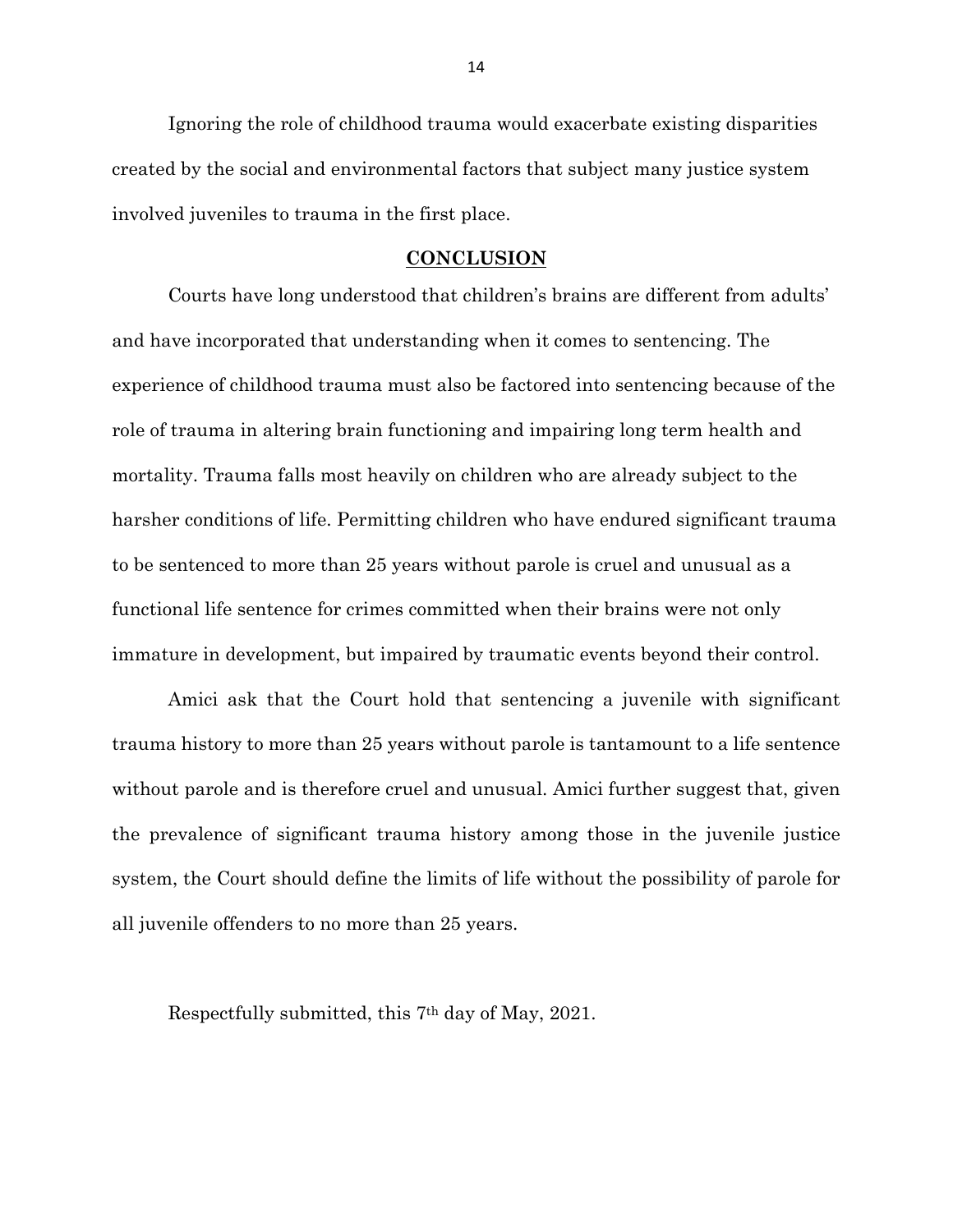### DISABILITY RIGHTS NORTH CAROLINA

Electronically Submitted Lisa Grafstein N.C. Bar No. 22076 Lisa.grafstein@disabilityrightsnc.org

I certify that the attorneys listed below have authorized me to list their names on this document as if they had personally signed it.

Susan H. Pollitt N.C. Bar No.12648 Susan.pollitt@disabilityrightsnc.org

Luke Woollard NC Bar No. 48179 Luke.woollard@disabilityrightsnc.org

 3724 National Drive Suite 100 Raleigh, North Carolina 27612 (919) 856-2195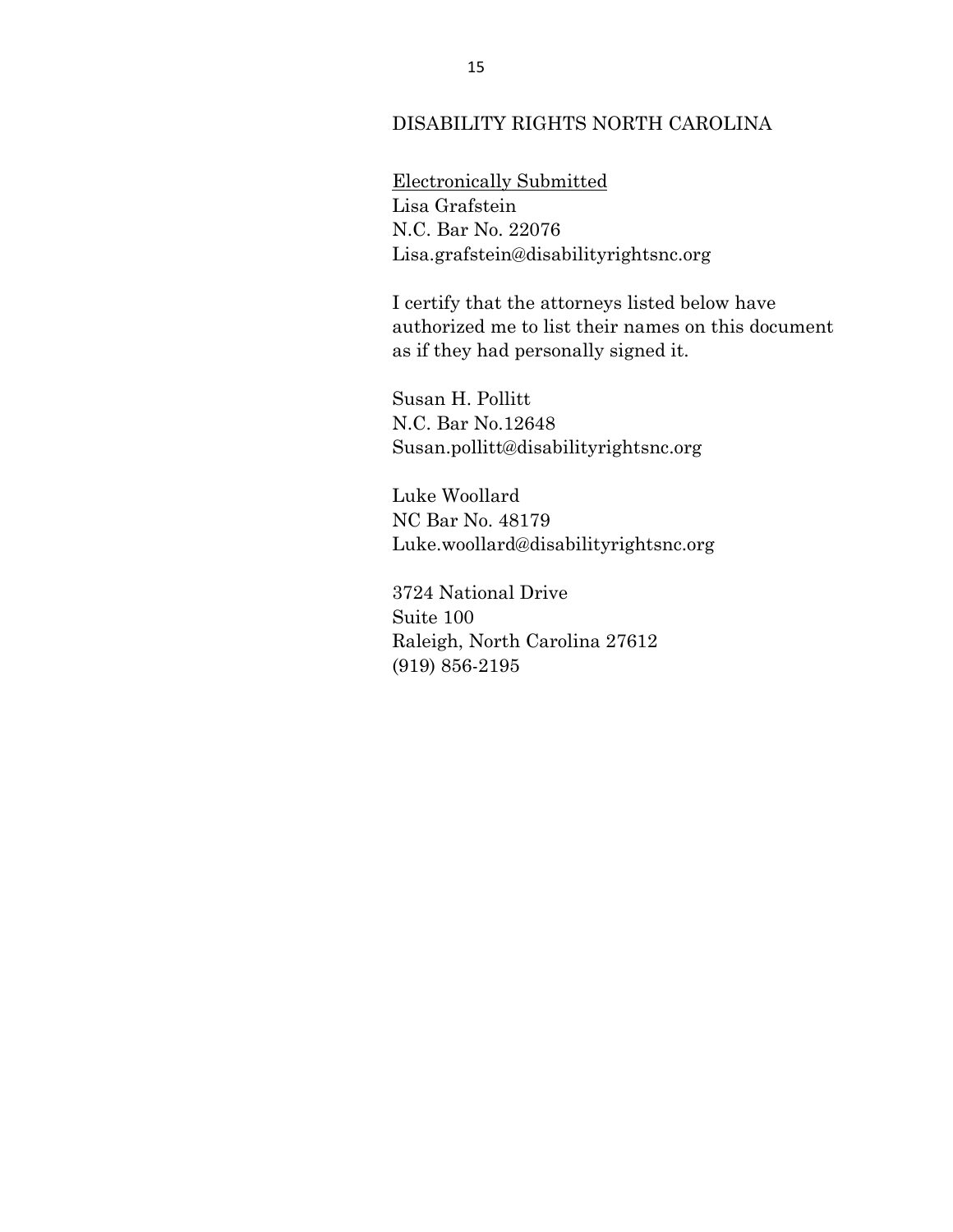### **CERTIFICATE OF SERVICE**

I hereby certify that I have filed the original Motion for Leave to File Amicus Curiae Brief together with the proposed Brief of Amici Curiae, pursuant to Rule 26 by electronic means with the North Carolina Court of Appeals, and that I have served a copy of the brief pursuant to Rule 26 by email upon the following attorneys:

Ms. Kimberly N. Callahan Assistant Attorney General N.C. Department of Justice P.O. Box 629 Raleigh, NC 27602 kcallahan@ncdoj.gov

Mr. Robert C. Ennis Assistant Attorney General N.C. Department of Justice P.O. Box 629 Raleigh, NC 27602 rennis@ncdoj.gov

Andrew DeSimone Assistant Appellate Defender Office of the Appellate Defender 123 West Main Street, Suite 500 Durham, NC 27701 Andrew.J.DeSimone@nccourts.org

Kathryn L. VandenBerg Assistant Appellate Defender Office of the Appellate Defender 123 West Main Street, Suite 500 Durham, NC 27701 Kathryn.L.VandenBerg@nccourts.org

This the 7th day of May, 2021.

 /s/Lisa Grafstein Disability Rights North Carolina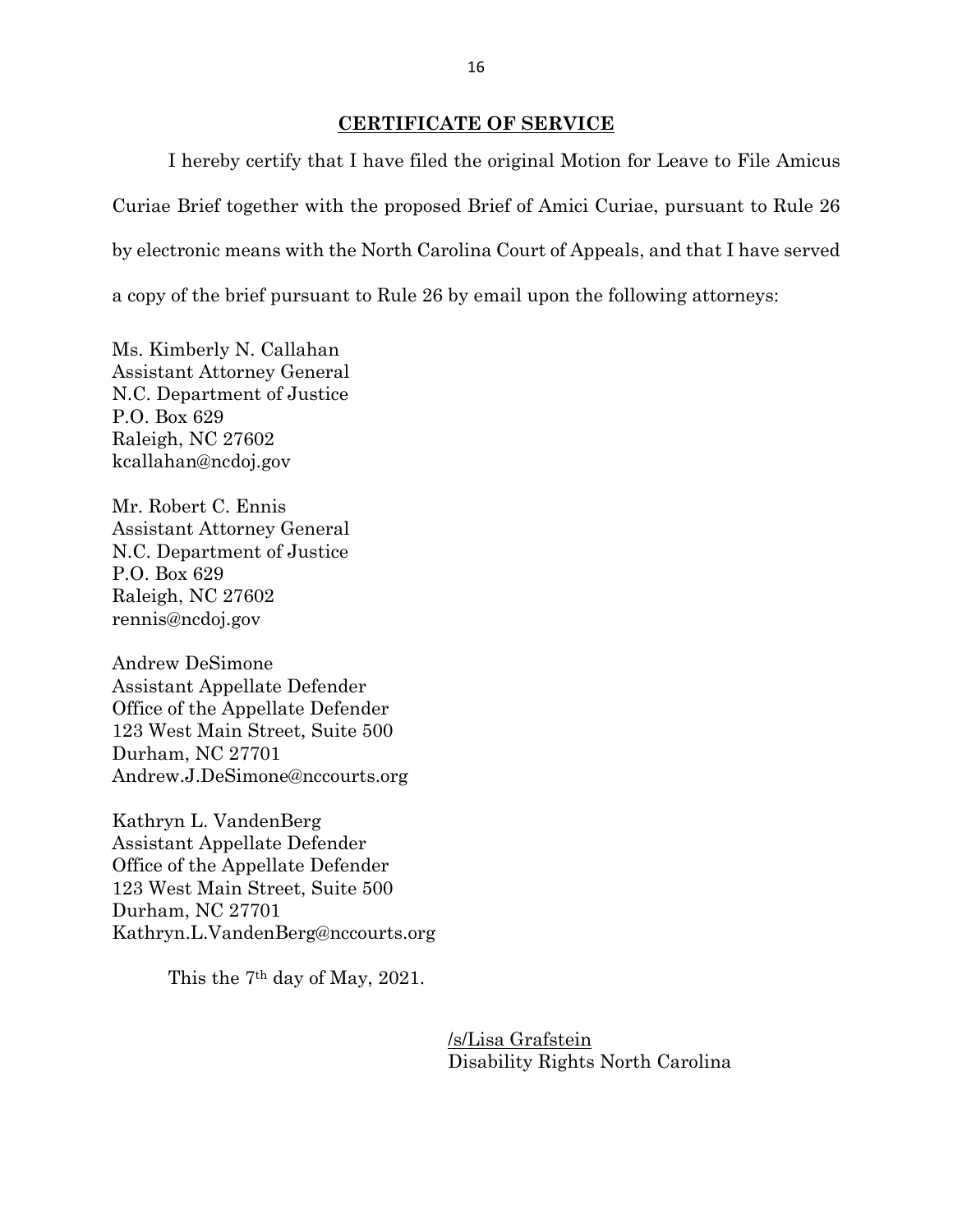## **APPENDIX A**

### **Riley Dawson Conner Psychological Trauma and Significant Adversity Throughout Childhood**

- 1. Riley Conner experienced significant adversity and psychological trauma throughout his childhood, minimally including: life-long history of caregiver and placement instability; limited and often deleterious relationship with his biological parents; inadequate and often deleterious adult supervision; removal from his home by Child Protective Services; fragmented and limited educational engagement, ultimately dropping out of school prior to completing 6<sup>th</sup> grade; exposure to parental substance use and its adverse effects; exposure to endemic community substance use; exposure to parental incarceration and criminal justice system involvement; and direct exposure to prostitution.
	- a. Caregiver and Placement Instability
		- i. Riley was born on 23 August 2000 to his twenty- and eighteen- year old father and mother, respectively. Following his birth, Riley resided in the home of his maternal grandparents; his father did not live in the home and his mother would "[d]rop in and drop out" of the home. Riley's aunt testified that "His mother and father was constantly in and out of his life. They were not by no means anywhere close to being stable parents. They rejected [Riley] time and time again" (Tpp 36, 42; Rp 74; Defendant's Exh. 17, Section 9).
		- ii. When Riley was approximately five years of age, Child Protective Services ("DSS") became involved; the children were removed from their parents' custody due to active substance use (Tpp 39, 48, 150; Defendant's Exh. 17, Sections 9 and 10).
		- iii. When Riley was six years of age, his grandparents gained full custody of him and his sister (Tpp 39, 48, 150; Defendant's Exh. 17, Sections 9 and 10). However, Riley often stayed with his maternal aunt on weekends because his grandmother struggled to care for the children (Tpp 38-39, 43-45, 48, 150, 268; Defendant's Exh. 17, Section 10).
		- iv. When Riley was eight years of age, his maternal grandmother had a stroke. Riley alternatively resided with his mother and his paternal grandmother until his maternal grandmother completed rehabilitation.
		- v. When Riley was eleven years of age, his father was released from prison. Riley went to live with his father and stepmother on Savannah Extension Road. (Tp 79, 99-101, 152; Defendant's Exh. 17, Section 10).
		- vi. When Riley was twelve years of age, his father was arrested for robbing a bank in South Carolina. Riley went to live with his mother and stepfather after his father was arrested for robbing a bank in South Carolina.
		- vii. When Riley was fourteen years of age, he was noted to be "just drifting from one place to the other." He lived with his stepsister and her boyfriend, his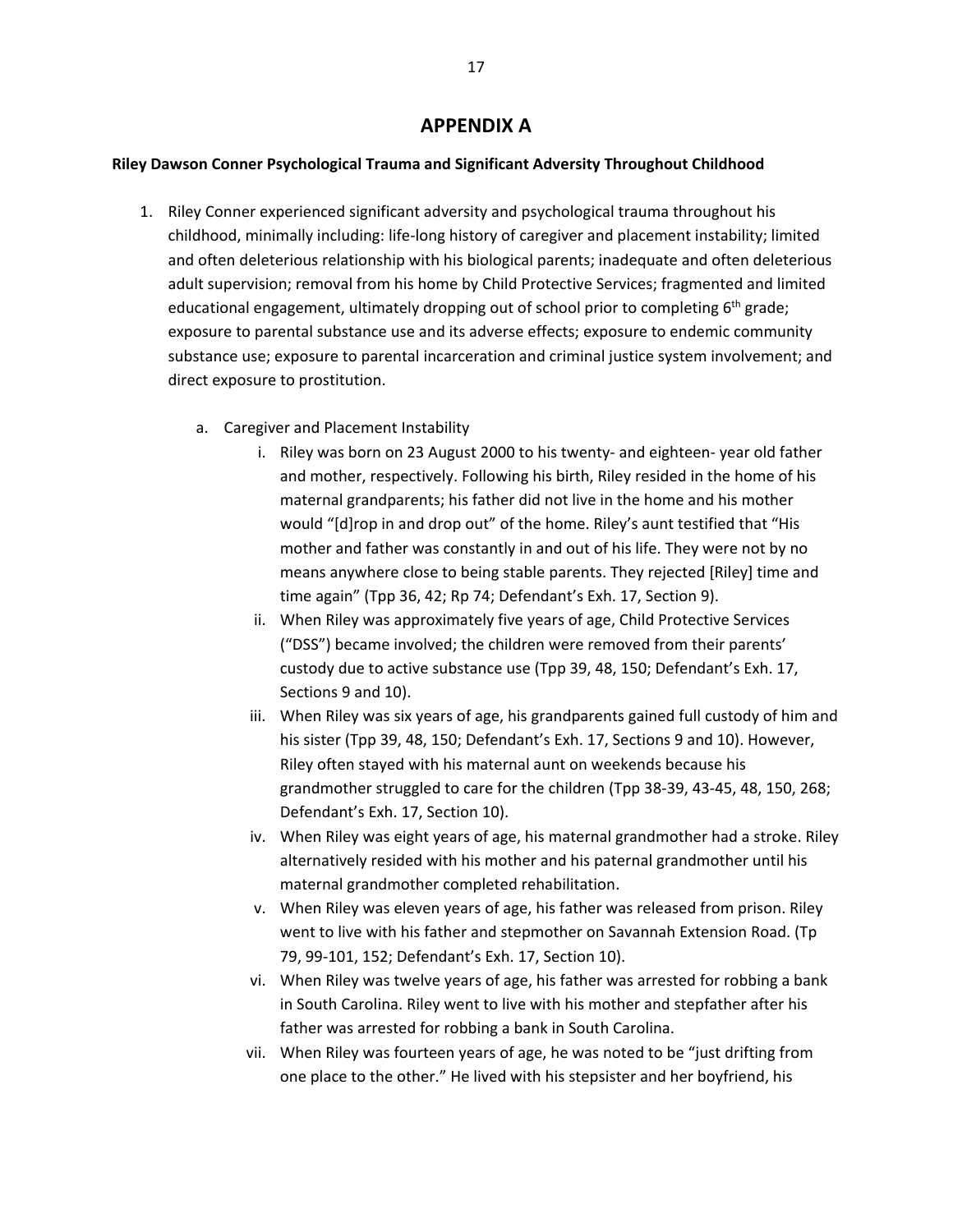grandmother, and his great-grandmother, his aunt (Charlene), and his cousin (Brad Adams) on Savannah Extension Road (Tpp 155-56).

- viii. Just before turning fifteen, Riley went to live with his mother and stepfather in South Carolina. He moved often, residing with his father, his father's ex-wife, and his stepsister and her boyfriend (Tp 156).
	- ix. At 15 years of age, Riley and his father moved to Florida; Riley remained there for a short period of time before returning to North Carolina (Tpp 86-87, 157, 163-64).
	- x. After returning from Florida, Riley stayed with his mother for a short period of time before relocating to Savannah Extension Road.
	- xi. At fifteen-and-a-half-year-old Riley was residing with his cousin (Brad) and "legal guardian" (Aunt Charlene) on Savannah Extension Road (Tpp 11-14; Defendant's Exh. 17, Section 9).
- b. Limited and Deleterious Relationship with Biological Parents
	- i. Riley's aunt testified that "His mother and father was constantly in and out of his life. They were not by no means anywhere close to being stable parents. They rejected [Riley] time and time again" (Tpp 36, 42; Rp 74; Defendant's Exh. 17, Section 9).
	- ii. Riley's mother only attended one or two of his birthday celebrations by the time he turned six (Tpp 38-39, 43-45, 48, 150, 268; Defendant's Exh. 17, Section 10).
	- iii. Riley's mother often promised to visit, but then failed to appear. Riley became emotional when he did see his mother. When Riley was just seven years of age, he begged his mother to remain with him. However, she left; he responded by running down the highway after her screaming, "I hate you, I hate you" (Tpp 38- 39, 43-45, 48, 150, 268; Defendant's Exh. 17, Section 10).
	- iv. When Riley was fifteen years of age, he relocated to Florida with his father. However, "that didn't last long because he walked in on his daddy with a lady and man in a compromising position smoking crack, so he wanted to come back up here immediately" (Tpp 86-87, 157, 163-64).
	- v. While Riley was at hospitalized at UNC for uncontrollable seizures in March 2016, his mother slapped his face, jumped on him, and got him in a choke hold because he wanted to leave the hospital. Riley held up his hands and said, "I ain't going to hit you, mom. I love you." (Tpp 116-17, 172, 273, 278; Defendant's Exh. 17, Section 9)
- c. Inadequate and Deleterious Adult Supervision
	- i. When Riley's was eight years of age, his grandmother had a stroke and spent time in a rehabilitation facility. During that time period, Riley became "kind of this free agent" (Tpp 47, 49-50, 78, 151, 173-74).
	- ii. From the age of nine years, Riley was regularly engaged in the use of marijuana, alcohol, and other illicit substances, often to the point of intoxication and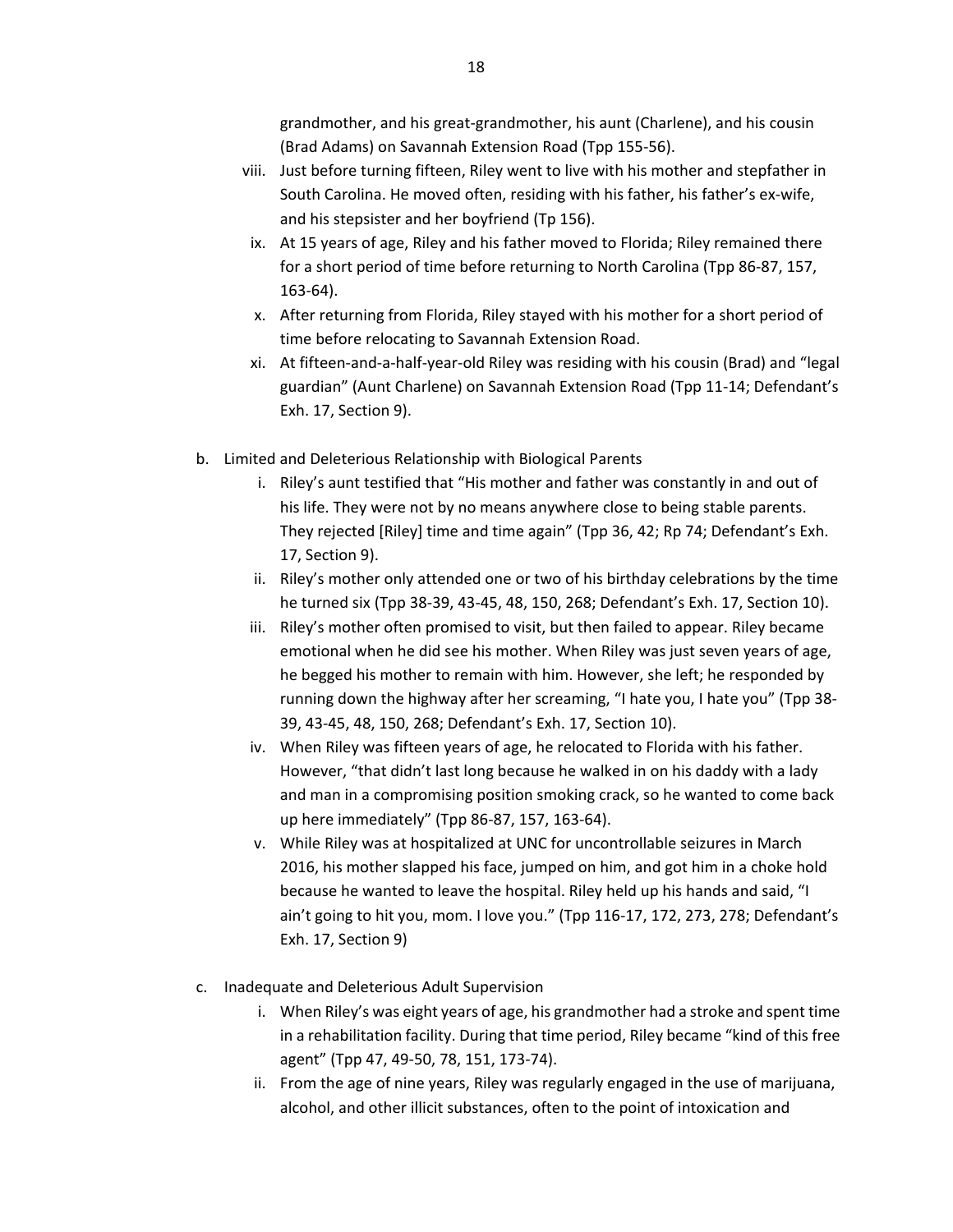incapacitation. Riley's caregivers failed to provide even the most basic supervision to address this concern.

- iii. From third grade onward, Riley had a history of significant school absence and truancy. Riley's caregivers failed to provide even the most basic supervision to address this concern.
- iv. At eleven years of age, Riley was involved in selling marijuana (Tpp 49, 118, 182, 299; Defendant's Exh. 17, Section 9).
- v. When Riley was twelve years of age, he became sexually active and had four female partners (Tpp 152, 174; Defendant's Exh. 17, Section 9).
- vi. When Riley was fourteen years of age and in the care of his grandmother:
	- 1. Riley acted as a "free agent", spending time in an abandoned trailer and using illicit substances on Savannah Extension Road (Tpp 47, 50-51, 81).
	- 2. Riley spent extensive time with his cousin, Brad Adams, whom he reportedly "worshipped" [Note: Brad is ten years older than Riley. Riley's mother testified that Brad Adams and his father discovered that Brad's grandmother had died; reportedly, they buried her in the back yard so that they could collect her Social Security checks] (Tpp 47, 50- 51, 81).
	- 3. Riley was "just drifting from one place to the other." He did not go to school. Rather, he "was just doing drugs and partying with Brad" and others (Tpp 155-56).
	- 4. Riley was obtaining illegal drugs from Brad who sold heroin, methamphetamine, and pills. (Tpp 80-81, 119-22, 136; Defendant's Exh. 17, Section 9).
- vii. When Riley was fifteen years of age, he relocated to Florida with his father. However, "that didn't last long because he walked in on his daddy with a lady and man in a compromising position smoking crack, so he wanted to come back up here immediately" (Tpp 86-87, 157, 163-64).
- viii. At 15 years of age, Riley returned to North Carolina after briefly residing in Florida with his father; he stayed with his mother briefly and then relocated to Savannah Extension Road. Reportedly, Riley just wanted to be with Brad because there were no rules when he lived on Savannah Extension Road (Tpp 86-87, 157, 163-64).
- d. Removal from the home by Child Protective Services ("DSS")
	- i. When Riley was approximately five years of age, Child Protective Services ("DSS") became involved with the family because Riley and his sister had spent time in a "crack house." DSS ultimately removed Riley and his sister from their parents' custody due to active substance use; they were placed with their grandparents (Tpp 39, 48, 150; Defendant's Exh. 17, Sections 9 and 10).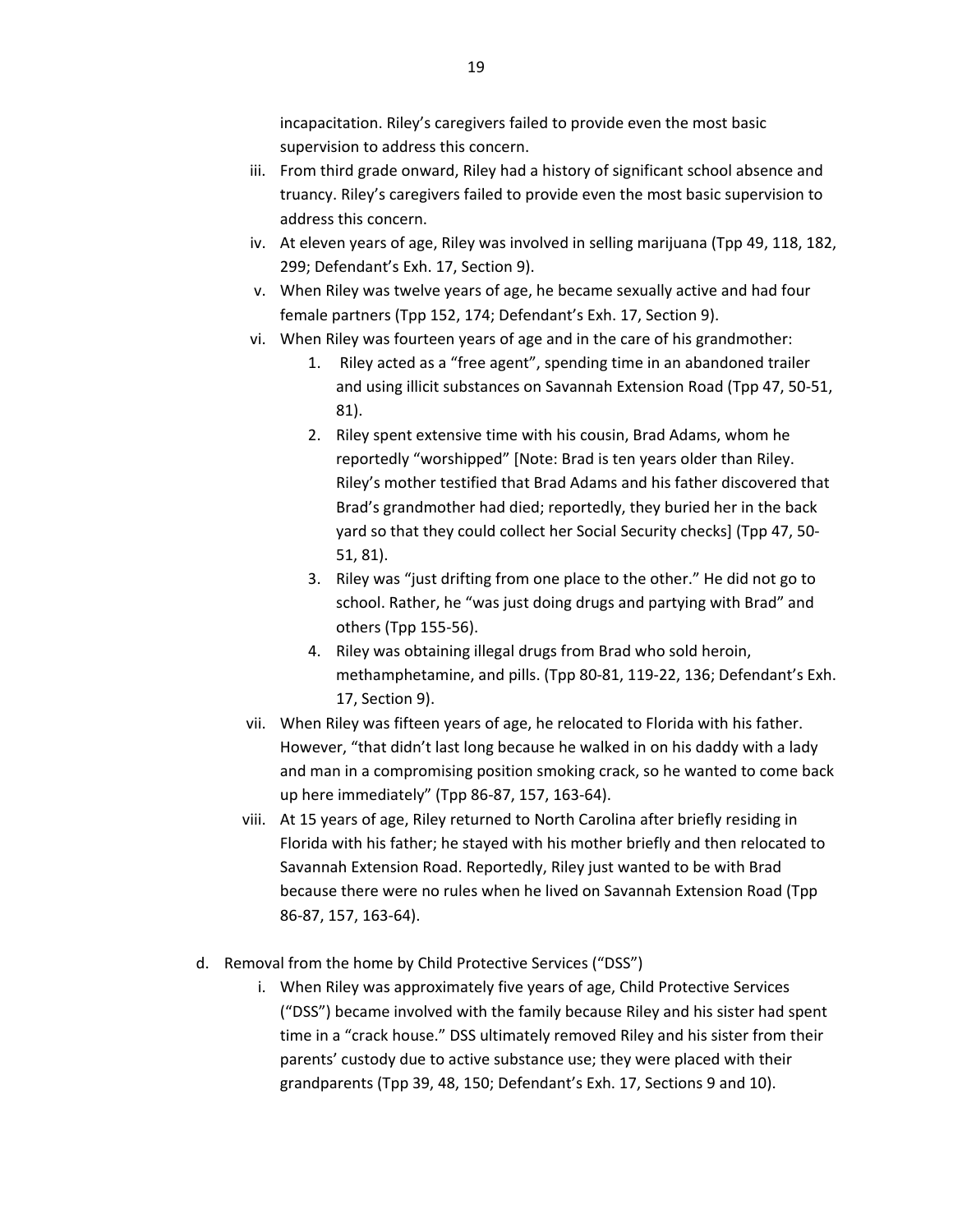- ii. In March 2016, Riley was admitted to UNC Hospitals due to numerous seizures per day. Riley's mother slapped his face, jumped on him, and got him in a choke hold because he wanted to leave the hospital. Riley held up his hands and said, "I ain't going to hit you, mom. I love you." Riley's mother was asked to leave the hospital. A social worker from UNC hospital filed a complaint with DSS. Riley was placed with his stepsister and her boyfriend (Tpp 116-17, 172, 273, 278; Defendant's Exh. 17, Section 9).
- e. Fragmented and Limited Educational Engagement
	- i. Riley had seventeen absences and failed his End-of-Grade (EOG) testing in  $3<sup>rd</sup>$ grade (Tpp 47, 49-50, 78, 151, 173-74).
	- ii. Riley repeated the  $3^{rd}$  grade and was absent twenty-five days (Tpp 47, 49-50, 78, 151, 173-74).
	- iii. Riley was absent eleven days in  $4<sup>th</sup>$  grade (Tpp 62, 73, 152, 174).
	- iv. Riley was absent from  $5<sup>th</sup>$  grade for sixteen days; he failed his End-of-Grade (EOG) testing and was scheduled to repeat  $5<sup>th</sup>$  grade.
	- v. Riley transferred to Nakina Middle School; rather than repeating  $5<sup>th</sup>$  grade, he was placed in 6<sup>th</sup> grade. Riley was then transferred to Waccamaw Elementary School in Ash.
	- vi. Riley transferred to Nakina Middle School in January 2013 after his father was arrested, and he was sent to live with his mother and stepfather. Reportedly, the school would not put Riley in a classroom; he was placed with school janitors (Tp 77). Ultimately, he was expelled for disruptive behavior and bullying (Tpp 77, 152, 175, 203-04; Defendant's Exh. 17, Sections 9 and 10.
	- vii. Riley attended an alternative school in Columbus County and then an alternative school in South Carolina. While in South Carolina, he was charged with assault and expelled after striking another student in the head with a textbook. The charge was later dismissed; Riley re-enrolled as a 6<sup>th</sup> grade student (Tpp 124, 152-53, 155-56, 176, 204-05; Defendant's Exh, 17, Section 9).
	- viii. While in  $6<sup>th</sup>$  grade student in South Carolina, Riley was adjudicated delinquent and expelled for simple possession of marijuana (Tpp 124, 152-53, 155-56, 176, 204-05; Defendant's Exh, 17, Section 9).
	- ix. Following adjudication and expulsion, Riley was sent to Georgetown Marine Institute and then, ultimately, back to his grandmother's home (Tpp 124, 152- 53, 155-56, 176, 204-05; Defendant's Exh, 17, Section 9).
	- x. Riley's last education records were from sixth grade (Tpp 124, 152-53, 155-56, 176, 204-05; Defendant's Exh, 17, Section 9).
	- xi. At fourteen years of age, following diagnosis of substance use disorder, Riley was "homeschooled" by his grandmother who lacked the ability to offer this support; with regard to homeschooling "most of the work was over grandma's head" and Riley was "just too out of hand" (Tpp 49, 77-78, 176, 261, 267).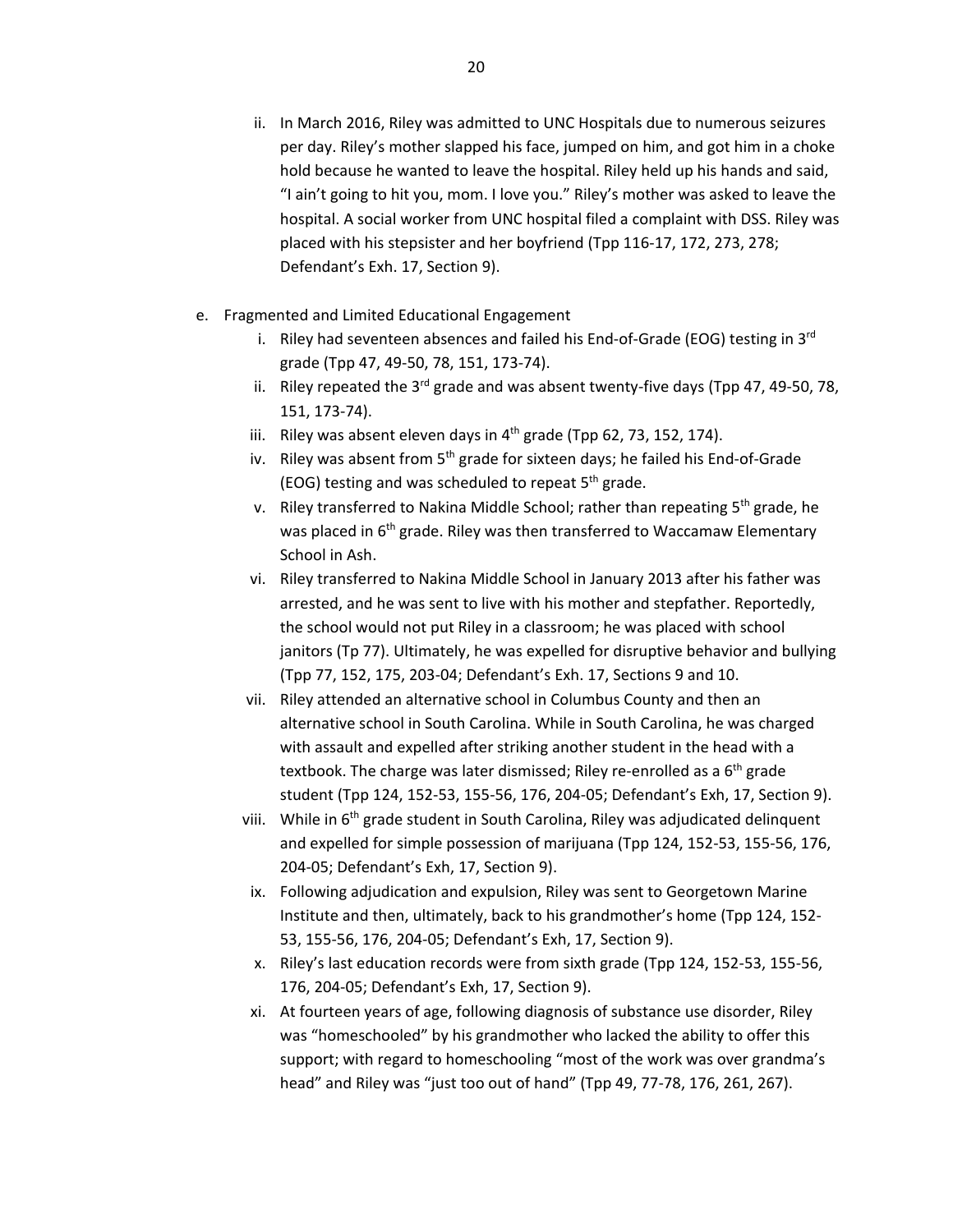- f. Direct Exposure to Parental Substance Use
	- i. Riley's father has a history of substance use disorder (crack cocaine). (Tpp 171, 267; Defendant's Exh. 17, Section 9). On several different occasions, Riley's father stole all of the children's Christmas presents and sold them for drugs. (Tpp 41-43, 82-83)
	- ii. Riley's mother has a history of substance use disorder (crack cocaine). She testified that "crack takes over your whole life and that was all I was worried about was going to get the next hit." (Tpp 68-71, 172).
	- iii. When Riley was approximately five years of age, he and his sister were removed from their parents' custody due to active parental substance use (Tpp 39, 48, 150; Defendant's Exh. 17, Sections 9 and 10).
- g. Exposure to a Community with Endemic Substance Use

From the time he was one year of age until he was arrested, Riley lived on-andoff on Savannah Extension Road. Riley's aunt testified that their neighborhood was a "dead end, dirt-gravel road, one way in, one way out. It's about a mile long. It's a rough area of the community. Everything that's transpired and come out of that area I call the pits of hell" (Tp 38). Riley's mother testified "there's nothing but drugs down there"; it was "nowhere for a child to be" (Tpp 38, 79, 150).

h. Direct Exposure to Prostitution

When Riley was eleven years of age, his paternal aunt, Charlene, took him to motels where men paid her for sex (Tp 79, 99-101, 152; Defendant's Exh. 17, Section 10).

- i. Direct Exposure to Parental Criminal Behavior and Incarceration
	- i. During Riley's first year of life, his father was convicted of passing worthless checks, felony breaking and entering, larceny, and possession of stolen goods (Tpp 171, 267; Defendant's Exh. 17, Section 9).
	- ii. When Riley's younger sister was born in June 2004, his father borrowed his grandparents' car in order to bring her home from the hospital. Instead, Riley's father drove the car through the front window of a convenience store and robbed it (Tpp 41-43, 82-83).
	- iii. When Riley was just four years of age, he witnessed a police raid on Savannah Extension Road. His father and uncle were arrested by armed officers as they were in possession of a truck full of marijuana. Per the record, Riley was terrified. The incident was "one of the first really traumatic things that happened in Riley's life at least that we know about" (Tpp 38-39, 72, 160; Defendant's Exh. 17, Section 10).
	- iv. When Riley was approximately five years of age, his father went to prison for five years and five months for larceny from the person, common law robbery,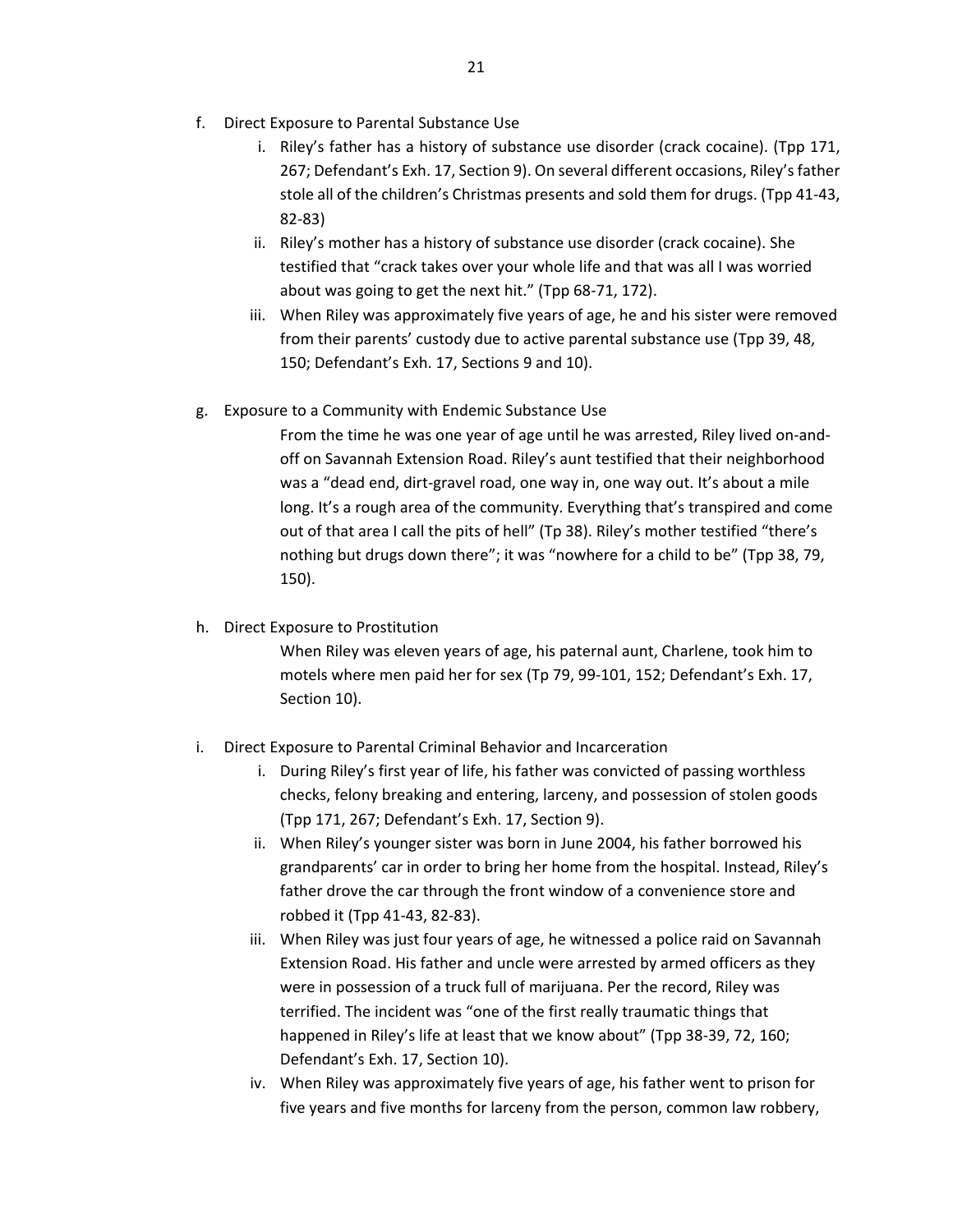and attaining habitual felon status. Riley's mother received probation, but could not complete it because she was "strung out on crack." She went to prison for two months when Riley was seven. (Tpp 70, 73; Defendant's Exh. 17, Sections 9 and 10).

- v. When Riley was twelve years of age, his father was arrested for robbing a bank in South Carolina.
- vi. By the time Riley was fifteen years of age, his father had thirty-five charges and convictions and had been in and out of prison and jail throughout Riley's life (Tpp 171, 267; Defendant's Exh. 17, Section 9). Riley's mother had been convicted of aiding and abetting robbery, worthless check, and disorderly conduct by the time Riley was fifteen years old (Tpp 68-71, 172).
- 2. Riley Conner's symptoms of psychological trauma and adversity were not fully treated prior to committing the crimes for which he was convicted and sentenced. Per the findings of the court:
	- a. As a young boy, Riley became emotional and distraught every time he saw his mother (Tpp 38-39, 43-45, 48, 150, 268; Defendant's Exh. 17, Section 10); there is no evidence that he participated in mental health assessment and/or treatment.
	- b. A doctor who saw eight-year-old Riley was concerned about the possibility of posttraumatic stress disorder (PTSD). Riley never received mental health treatment for the "emotional roller coaster" he was on (Tpp 44, 73-75, 126, 161, 180; Defendant's Exh. 17, Section 9).
	- c. At nine years of age, Riley chipped his teeth and cut his lip with a machete while using illicit substances. Riley required stitches, but there is no indication that mental health assessment and/or treatment was sought (Tpp 57, 117, 152; Defendant's Exh. 17, Section 9).
	- d. At eleven years of age, Riley began drinking alcohol almost daily, experiencing intoxication, vomiting, headaches, black outs, hangovers, and behaviors he later regretted. Additionally, he started using Xanax. His aunt testified he sometimes seemed "very spaced out" (Tpp 49, 118, 182, 299; Defendant's Exh. 17, Section 9). However, there is no indication that Riley benefited from comprehensive evaluation and/or treatment.
	- e. Riley began using opiates and heroin at thirteen and fourteen years of age, respectively. At fourteen, Riley was diagnosed with conduct disorder, cannabis use disorder, alcohol use disorder, sedative /hypnotic use disorder, and disruption of family. He was sent to Waccamaw Mental Center where he was evaluated; however, he did not receive intensive substance abuse counseling (Tpp 118-19).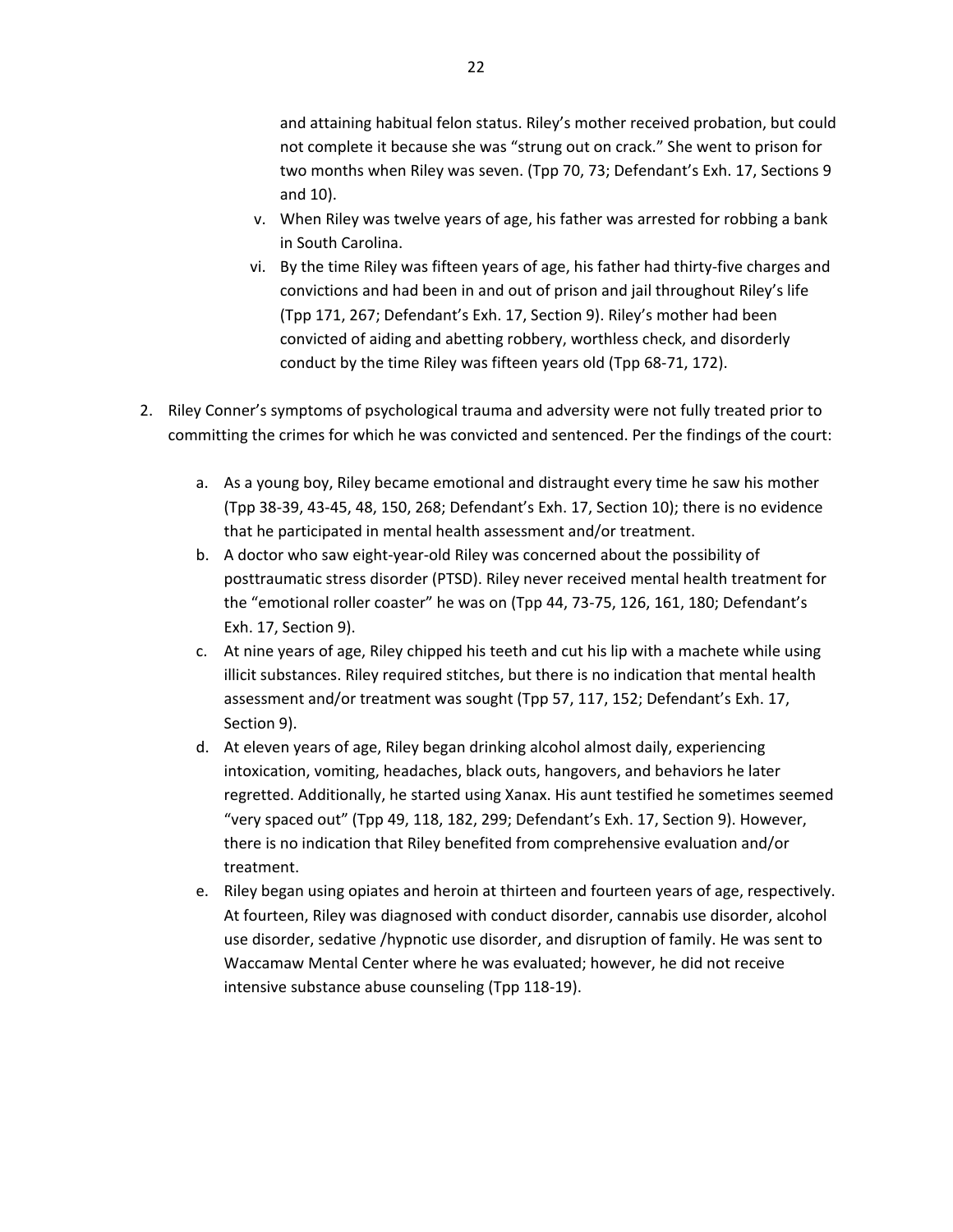3. Riley Conner was diagnosed with a significant brain (seizure) disorder at thirteen years of age; there are significant concerns that the onset of his seizure disorder predated his diagnosis by several years.

Despite medical intervention, Riley Conner continued to experience seizures following discharge from UNC Hospitals in March of 2016. Riley's seizures were poorly controlled and debilitating at the time he committed the two crimes for which he plead guilty and was sentenced.

- a. At thirteen years of age, Riley was diagnosed with frontal lobe epilepsy, with a secondary diagnosis of behavioral problems. He was discharged on two medications "as needed for seizure clusters" (Tpp 114-15).
- b. Following his initial seizure diagnosis, Riley's family became concerned that he had been experiencing undiagnosed and untreated seizures for most of his life. Specifically:
	- i. Riley's aunt testified that Riley started having night terrors around eight or nine. He would "not wake up, but he would be – the outbursts, the flailing of his arms, the slinging, the beating, walking to one end of the house to the other, trying – you could not wake him up" (Tpp 44, 73-75, 126, 161, 180; Defendant's Exh. 17, Section 9).
	- ii. Riley's mother testified that Riley experienced night terrors starting two years of age. Reportedly, he held his breath, thrashed, and turned purple (Tpp 44, 73-75, 126, 161, 180; Defendant's Exh. 17, Section 9).
	- iii. Riley's mother testified, "So, now that we're looking back at it, you know, we're thinking maybe he was having seizures the whole time" (Tpp 44, 73-75, 126, 161, 180; Defendant's Exh. 17, Section 9).
	- iv. Riley's grandmother testified that "he's always been like that. He wakes up three or four times a night crying, screaming, talking about his dreams" (Tpp 44, 73-75, 126, 161, 180; Defendant's Exh. 17, Section 9).
- c. At fifteen years of age, Riley's seizures had become more frequent. He was having six to ten seizures per night; the number of seizures increased when Riley he ran out of his prescription medications. Riley's father took him to Conway Medical Center in South Carolina; his medication regimen was changed at that time (Tpp 163-64, 186-87; Defendant's Exh. 17, Section 9).
- d. On 22 February 2016, Riley's mother and stepfather took him to a doctor because he continued to have six to twelve seizures per night. By 25 February 2016, his nocturnal epilepsy was progressively worsening. Riley saw another doctor, who thought the seizures might be due to PTSD. The doctor changed Riley's medication again (Tpp 164, 186; Defendant's Exh. 17, Section 9).
- e. On 27 February 2016, during this period of intense seizure activity, Riley was charged with breaking and entering, larceny after breaking and entering, and felony possession of stolen property after breaking into Fowler's Supermarket and stealing cigarettes. He was also charged with larceny of a motor vehicle and possession of a stolen vehicle belonging to his aunt Charlene (Tpp 11-14; Defendant's Exh. 17, Section 9).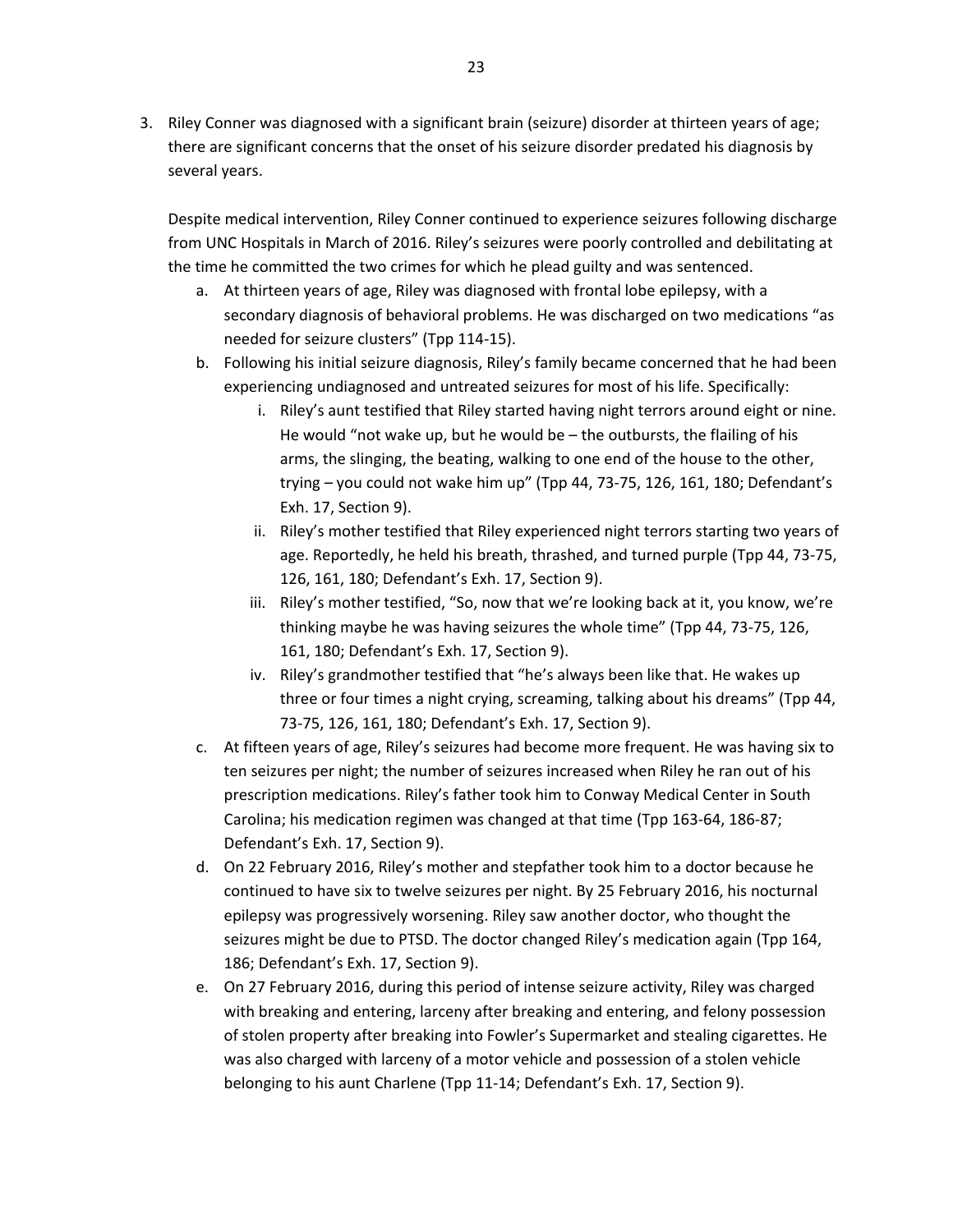- f. On the morning of 11 March 2016, during this period of intense seizure activity, Riley smoked marijuana and snorted PCP. At 9:30 am - 10:00 am, he was observed approaching the home of his aunt, Felicia Porter. Riley later plead guilty to the sexual assault and murder of his aunt (Tpp 16-20, 110, 122, 230-31; Defendant's Exh. 17, Section 10).
- g. On 16 March 2016, Riley was experiencing fifteen seizures per night. His seizures had become "so severe that he [was] developing bruises along his elbows and shins" where he kicked and threw his arms. He weighed only 178 pounds; his normal weight is approximately 200 pounds. Riley's mother took him to an emergency department (Tp 157, 187; Defendant's Exh. 17, Section 9).
- h. On 21 March 2016, Riley experienced a seizure with loss of bowel and bladder control and foaming at the mouth. The seizure was so violent that he flipped over a couch. Riley was transported to UNC Hospitals (Tpp 157-58, 165-66, 264-65; Defendant's Exh. 17, Section 9).
- i. During a five-day admission at UNC Hospitals in March 2016, Riley experienced up to thirty seizures per night. During one seizure, Riley broke a hospital bed (Tpp 115-17, 132-33, 142, 167; Defendant's Exh. 17, Sections 9 and 10). Per the medical evaluation at UNC Hospitals:
	- i. An MRI of his brain was positive for "mesial temporal sclerosis, which is like damage to the frontal lobe" (Tpp 115-17, 132-33, 142, 167; Defendant's Exh. 17, Sections 9 and 10).
	- ii. Riley was diagnosed with "intractable frontal lobe epilepsy that is poorly controlled" (Tpp 115-17, 132-33, 142, 167; Defendant's Exh. 17, Sections 9 and 10).
	- iii. A physician found that "This case is complicated by non-compliance of medication, lack of insight of his condition and severe oppositional behavior problem and agitation that often is due to frequent partial epilepsy" (Tpp 115- 17, 132-33, 142, 167; Defendant's Exh. 17, Sections 9 and 10).
	- iv. A physician found that Riley's "partial seizures are associated with psychiatric agitation" and that significant behavioral changes "could well be due to uncontrolled frontal seizures" (Tpp 115-17, 132-33, 142, 167; Defendant's Exh. 17, Sections 9 and 10).
	- v. A physician noted that "frontal lobe epilepsy may affect a patient's ability to regulate his emotions and prevents a patient from getting adequate sleep" (Tpp 115-17, 132-33, 142, 167; Defendant's Exh. 17, Sections 9 and 10).
- j. At the time of Riley's discharge from UNC Hospitals, he was having up to seven seizures per night (Tpp 116-17, 172, 273, 278; Defendant's Exh. 17, Section 9).
- k. On March 30, 2016, Riley was arrested after offering contradictory statements to investigators. While in the detention center the night of his arrest, Riley had a violent seizure and was taken to the hospital. He tested positive for marijuana and PCP and weighed 166 pounds (Tpp 21-23, 269; Defendant's Exh. 17, Section 9).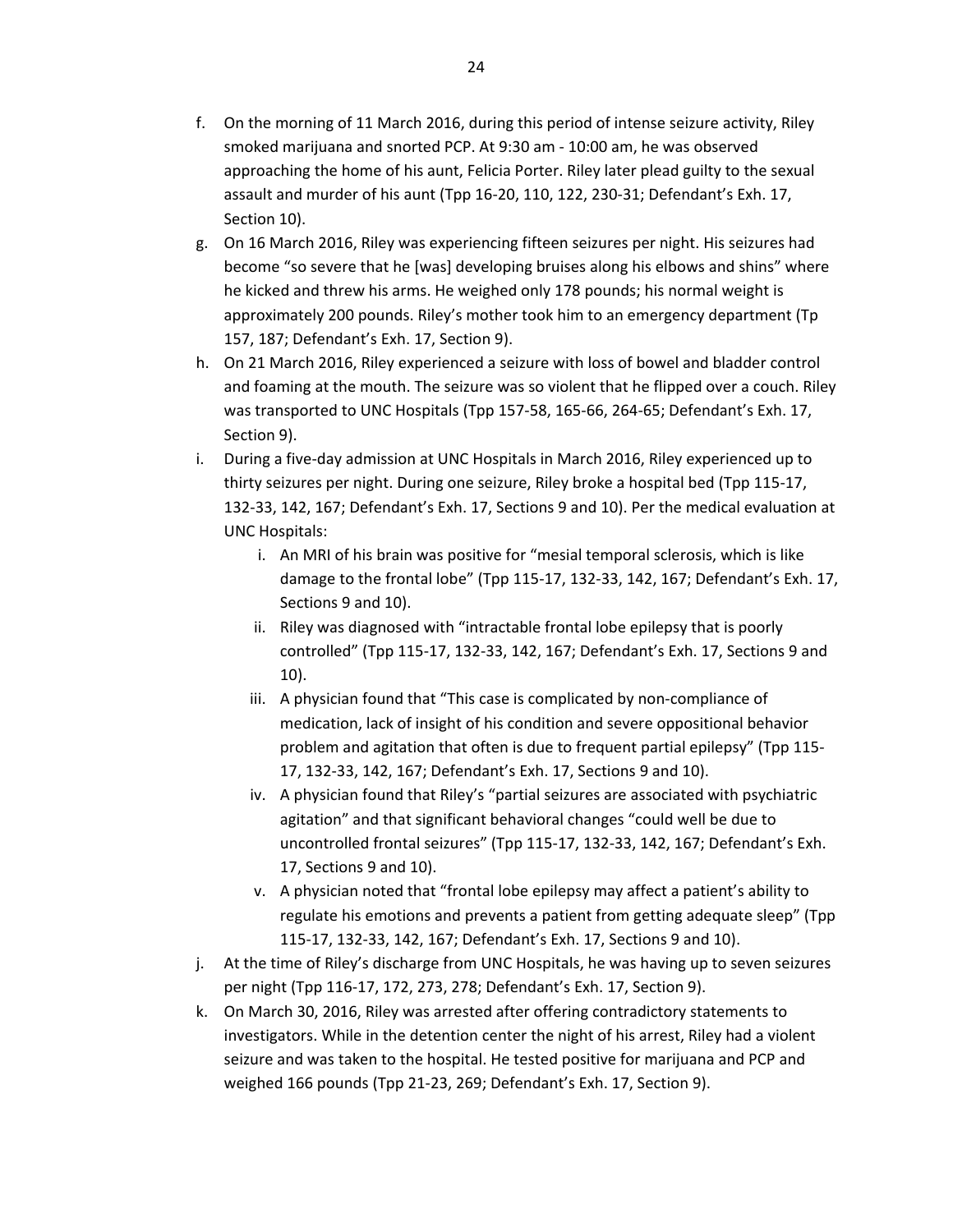4. Riley Conner was diagnosed with behavioral problems and conduct disorder at thirteen and fourteen years of age, respectively; there was additional concern for posttraumatic stress disorder (PTSD) at eight and fifteen years of age.

These mental health concerns were not fully treated prior to the time he committed the two crimes for which he plead guilty and was sentenced.

- a. When Riley was eight years of age, a physician expressed concern that Riley had posttraumatic stress disorder (PTSD). Per the court record, Riley was not provided counseling for the "emotional roller coaster" he was on. (Tpp 44, 73-75, 126, 161, 180; Defendant's Exh. 17, Section 9).
- b. When Riley was nine years of age, he began demonstrating significant anger and had confrontations at school when peers teased him because his parents were drug addicts (Tpp 62, 73, 152, 174).
- c. Riley was expelled from Nakina Middle School in  $6<sup>th</sup>$  grade for disruptive behaviors and bullying [Note: The court found that prior to his expulsion, the school would not put Riley in a classroom. Rather, he was told to remain with the school janitors] (Tpp 77, 152, 175, 203-04; Defendant's Exh. 17, Sections 9 and 10).
- d. While attending an alternative school in South Carolina in 6<sup>th</sup> grade, Riley was charged with assault and expelled after hitting another student in the head with a textbook (Tpp 124, 152-53, 155-56, 176, 204-05; Defendant's Exh, 17, Section 9).
- e. Riley was diagnosed with frontal lobe epilepsy and a secondary diagnosis of behavior problems at age thirteen years of age (Tpp 114-15).
- f. Riley was diagnosed with substance use disorder at thirteen and fourteen years of age. He was diagnosed with conduct disorder at fourteen years of age (Tpp 118-19).
- g. At fifteen years of age, Riley's epilepsy was poorly controlled and progressing. Riley saw a physician who thought that his seizures might be triggered by posttraumatic stress disorder (PTSD) (Tpp 164, 186; Defendant's Exh. 17, Section 9).
- h. A forensic psychologist testified that Riley had a full-scale IQ of 79 (Tpp 305, 311, 314, 320, 335, 369).
- 5. Riley Conner regularly used alcohol and illicit substances from the age of nine; he was diagnosed with significant polysubstance use disorder (considered a mental health disorder) at thirteen years of age.

Riley's substance use disorder was significant, untreated, and active at the time he committed the two crimes for which he plead guilty and was sentenced.

- a. Riley began using marijuana at nine years of age, reportedly smoking four times per day (Tpp 57, 117, 152; Defendant's Exh. 17, Section 9).
- b. Riley began drinking alcohol almost daily at eleven years of age He drank six beers in one sitting, but sometimes drank more until he was highly intoxicated, which resulted in